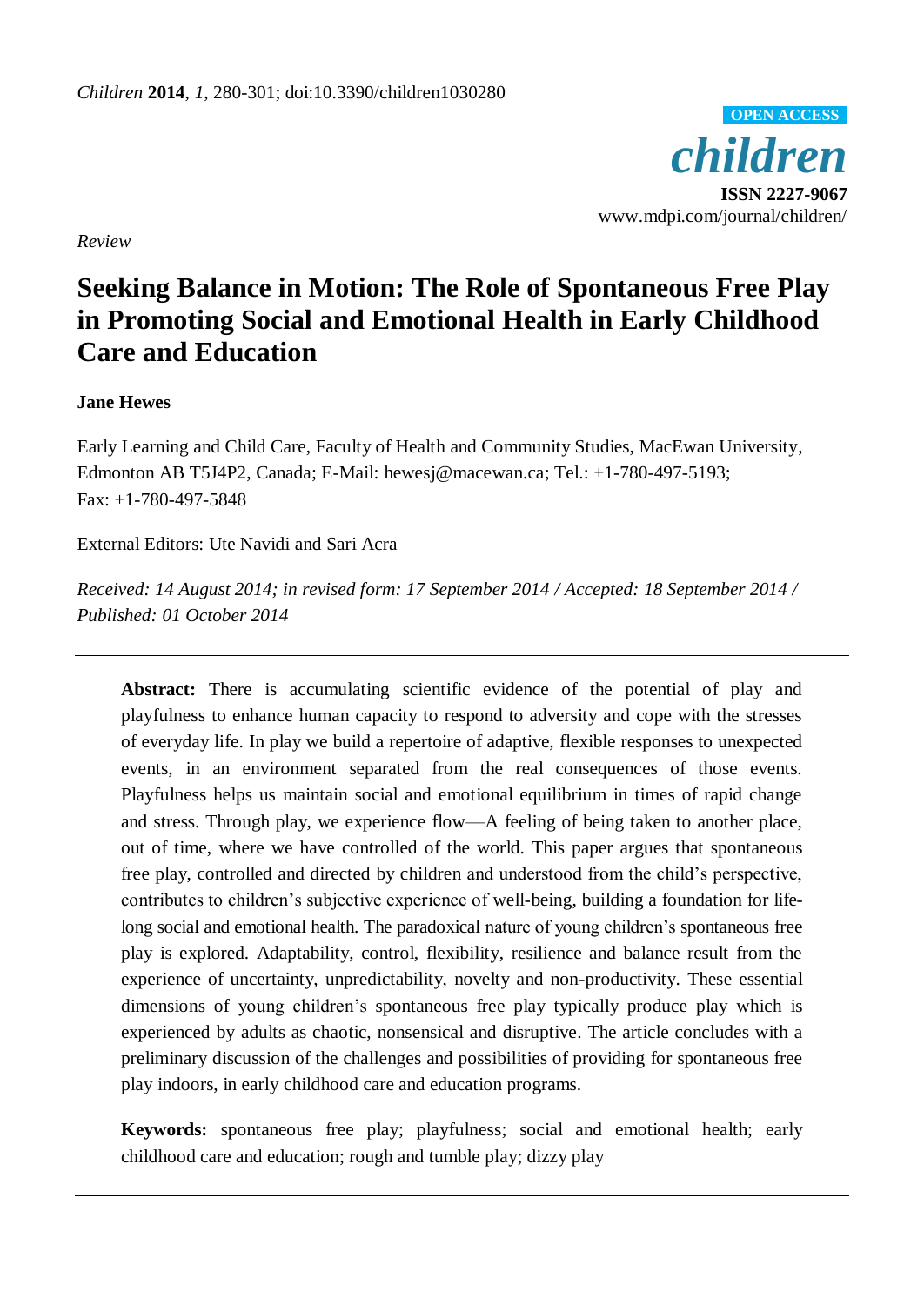# **1. Introduction**

Any discussion of young children's health would be incomplete without some reference to the role of play. Early childhood development is a determinant of health [1]. There is compelling neuroscientific evidence of the significance of early experience to life-long mental, as well as physical health [2], and accumulating evidence of the adaptive value of play and playfulness in the development of social competence, emotional resilience, and flexibility in response to unpredictability and stress [3,4]. The

child is a citizen with the right to play [5]. There is an urgent need to articulate the conditions that ensure the young child's right to spontaneous free play in the increasingly formal environments in which early childhood experience unfolds.

Profound changes in the physical and social environments of early experience in the western world are constraining opportunities for spontaneous free play in early childhood [6]. Changes in the demographics of family life are accompanied by an institutionalization of free play: young children are spending long hours in non-parental group care [7]; the majority of families now lives in cities, where traffic and urban land-use patterns have changed the natural play territory of childhood and children are less likely to have access to outdoor play spaces in natural environments; families are increasingly concerned about neighborhood safety, and are choosing to enroll young preschool children in structured education, recreation, and organized sports programs, leaving little time for self-initiated play [6]. There is growing concern amongst academics, professionals, policy makers and community leaders alike that the decline in free play opportunities may be a contributing factor to increasing rates of childhood obesity, and to the alarming increase in the incidence of anxiety, stress and depression in young children [8–14].

Neuroscientific evidence of the significance of early experience not just to individual health, but also to the long term social and economic prosperity of society as a whole [1,15] is driving a new public policy agenda in early childhood development. The evidence highlights the interconnectedness of physical, intellectual, social and emotional development [16], and of physical and mental health. There is powerful evidence about the impact of excessive stress and adversity in the early years on the incidence of a range of chronic diseases in adulthood [17], creating a new emphasis on the importance of social and emotional health in early childhood [2] and growing public policy interest in early intervention with children living in families coping with the stresses of poverty, violence, mental illness, and substance abuse. Early childhood is on the public policy agenda, and the environments where children spend time in their pre-school years are under intense scrutiny [18].

The focus of the public policy agenda in Canada and much of the Western world is on combatting sedentary lifestyles and childhood obesity, increasing self-regulation and impulse control, and ensuring school readiness, particularly for young children whose development may be compromised by social and environmental factors. This agenda is instrumentalizing [19,20] and pedagogizing [21] children's play in the service of adult goals. Taking a playful approach to learning can be very effective, however it frequently takes control of the play away from the players, changing the experience for the player. However well-intentioned, the intensity of the adult agenda for early childhood, in combination with the changing social reality of early childhood experience, is crowding out children's opportunities for spontaneous free play, an approach that undermines the benefits of play, and ultimately limits its potential to contribute to health [18]. Even very young children are now losing the opportunity to play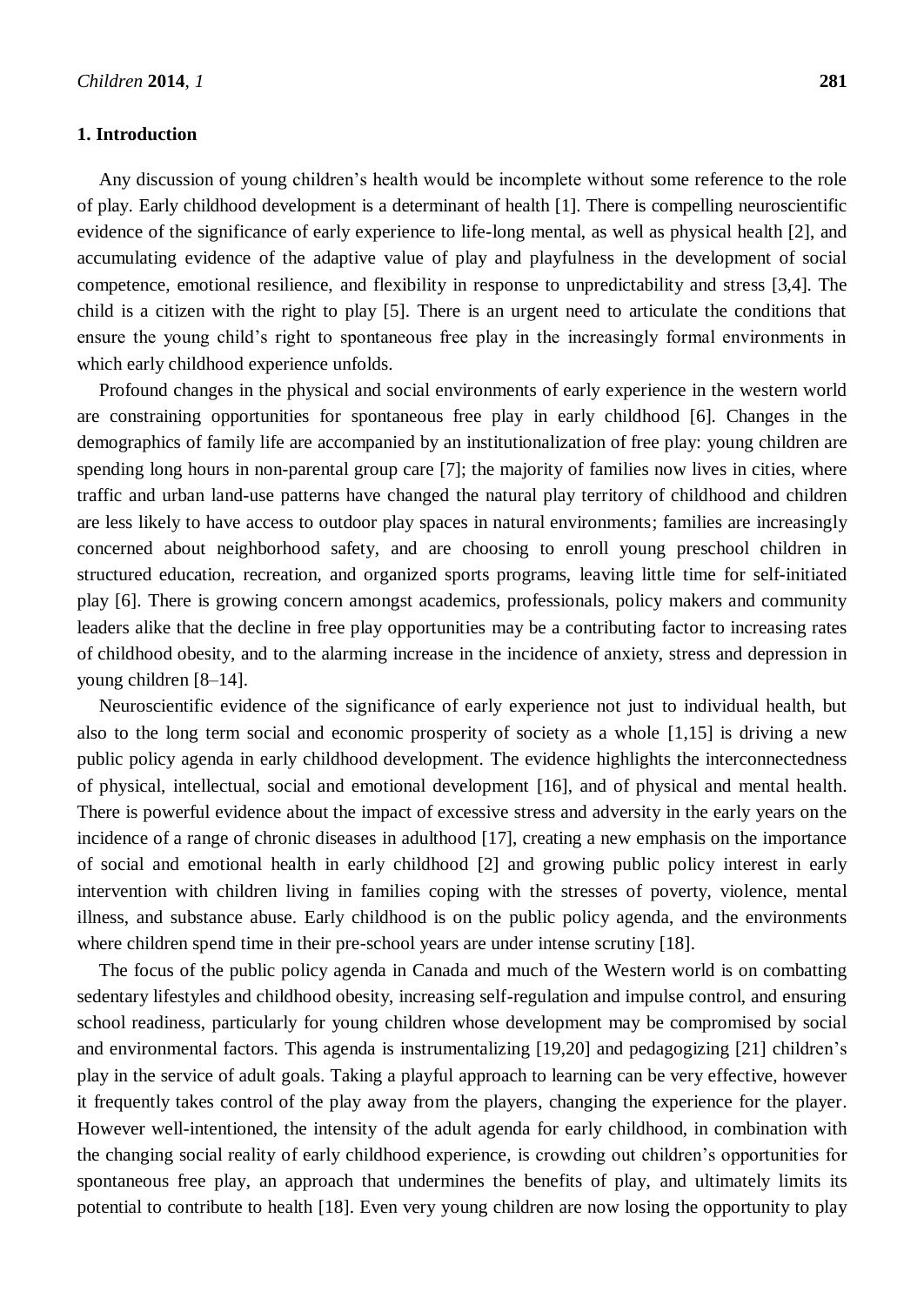for their own purposes and with this, essential opportunities to build the foundation of play, and playfulness, which determine in large part their subjective sense of well-being and belonging in childhood and may well affect their physical and mental health long into the future.

This paper explores the potential of spontaneous free play controlled and directed by children themselves, to contribute to children's experience of a healthy childhood and subjective well-being in the present, as well as to the foundation of life-long social and emotional health. The paper argues that opportunities for spontaneous free play, in particular spontaneous free play that allows young children to explore those dimensions of play which may appear to be chaotic, nonsensical and disruptive to adults, is key to their health and well-being. The barriers, challenges and possibilities of providing for these kinds of spontaneous free play opportunities in group early childhood care and education settings are explored.

#### **2. Spontaneous Free Play and Health**

Article 31 of the United Nations Convention on the Rights of the Child (UNCRC) challenges us to understand play from the perspective of the child, as a positive factor in children's lives, and from their perspective, as a "necessity of life" [22] (p. 469). This section of the paper discusses the foundation for viewing young children's spontaneous free play as necessary to their subjective sense of well-being in childhood, and considers the evidence that it also contributes to a foundation for social and emotional health and resilience over the life-span.

Section 2.1 considers both recent and established theoretical and conceptual writing defining the nature and characteristics of spontaneous free play, in order to distinguish it from other play-based approaches. Understanding play from the perspective of the player and children's purposes in play is critical to understanding its benefits to social and emotional health. Section 2.2 looks more specifically at the disruptive dimensions of play in relationship to the emerging evidence about the role of spontaneous free play in developing flexibility and adaptability, building the capacity to cope with everyday stress and anxiety. The body of knowledge coalescing around the value of rough and tumble play in healthy social and emotional development in early childhood provides a focus for understanding how children play with the ongoing social and emotional self-balancing that is fundamental to successful participation in social life.

#### *2.1. The Nature of Play and Spontaneous Free Play in Early Childhood*

"Play is a thing by itself" [23] (p. 45). The recognition of play as a distinct conceptual category and an irreducible concept in human culture rings true nearly 75 years after the publication of *Homo Ludens: A Study of the Play Element in Culture.* Huizinga emphasizes that play cannot be reduced to other terms or understood by connecting it to a functional purpose that is not play, arguing that to be understood, play must be seen as the player(s) sees it  $[23]$  (p. 21). Seeking always to understand the perspective of the player—the child's purposes in playing—is critical to understanding the social and emotional benefits of spontaneous free play in early childhood. For purposes of this paper, it is important to consider some of the defining characteristics of spontaneous free play in childhood, in order to distinguish it clearly from notions of "educational play", "guided play", and "purposeful play", which have crept into recent academic and policy literature, and to highlight some of the key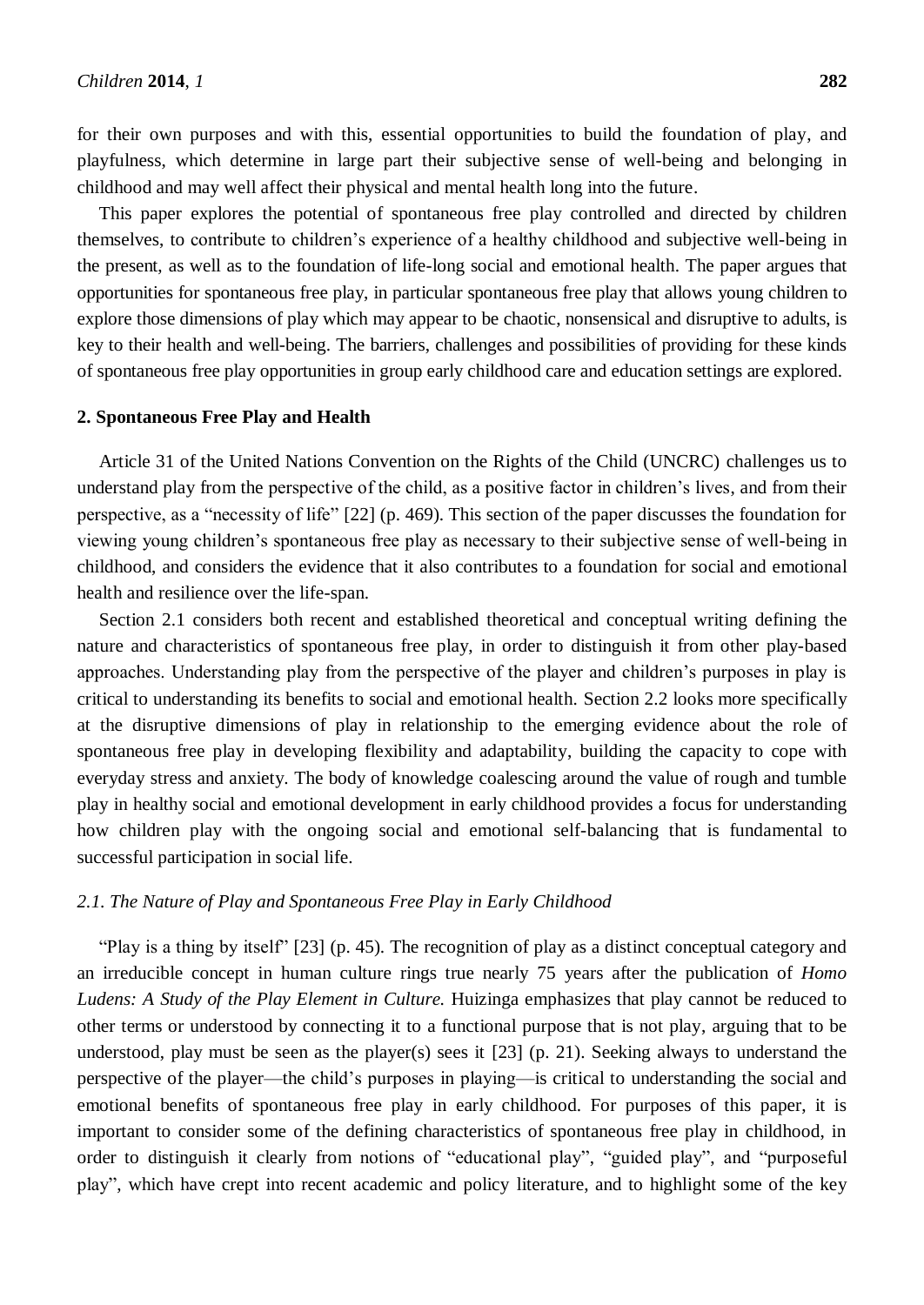features of spontaneous free play that speak to its value in promoting social and emotional health in early childhood.

The defining characteristic of spontaneous free play is the control of the play by the players. This is the source of some of its unique benefits for children, and most enduring challenges for adults. Children, particularly young children, are never really in control of their everyday lives. Nonetheless, the experience of being in control and making decisions in play can contribute to children's understanding of themselves as social actors and active participants in determining the course of their daily lives. Although play is not the only experience that affords children an opportunity to make their own decisions, in spontaneous free play controlled by the players, children can explore what it means to be in control of themselves and others, without the full responsibility of being in control. Importantly, play also offers a context where children can explore being out of control, in ways that are often unacceptable outside of the play context. For the child, play and playing is fundamentally about agency, power, and control. In play, children actively explore their own social and physical power, in relationship to the world, and to other children. As each child participates with other children in the social contexts of play, exploring and testing and making decisions at the edges of their own possibility, they come to understand what it means to be in control, and what it means to be out of control. When left to control their own play, they do explore what it means to exert their own power over others, and they do take chances and physical risks. These are essential dimensions of spontaneous free play that present critical ethical challenges for adults. It is worthy of note that the notions of participation and control are deeply embedded in the language of health promotion [24]. Active participation in community and in particular in the decisions that affect us contributes to a sense of control over the multiple factors that influence not just our physical and mental health, but also our subjective sense of well-being and belonging.

The question "What is play?" both plagues and fascinates researchers, writers, philosophers, poets, parents and educators. Children, arguably the experts on play and playing, seem to know exactly what it is and are unconcerned with trying to call it anything else. As play theorist Brian Sutton-Smith observes, "We all play occasionally, and we all know what playing feels like. However, when it comes to making theoretical statements about what play is, we descend into silliness" [25] (p.1).

Play has a pervasive and ubiquitous presence in human culture and across multiple animal species. We tend to associate play and playfulness with the young of a species. While the play of children, kittens, puppies, and monkeys is familiar, animal play researchers have also observed playful behavior in birds, turtles, fish and even some insects [26]. Despite its variability and remarkable social complexity in the animal world, play seems to be more clearly identifiable as a distinct behavior in animals than it does in humans. The message "this is play" [27] as well as the invitation to play, is behaviourally clear in many animal species. When a puppy wants to play, it assumes a characteristic pose, lowering on its front legs and wagging its tail. The invitation to play in young children is often much more ambiguous, requiring subtle interpretation of social communication, as well as a certain kind of emotional resiliency, as the following example of two boys meeting on a public playground for the first time, illustrates:

Boy #1 (opening the conversation and for no apparent reason): You're *a baby* Boy #2: No, *you're* a baby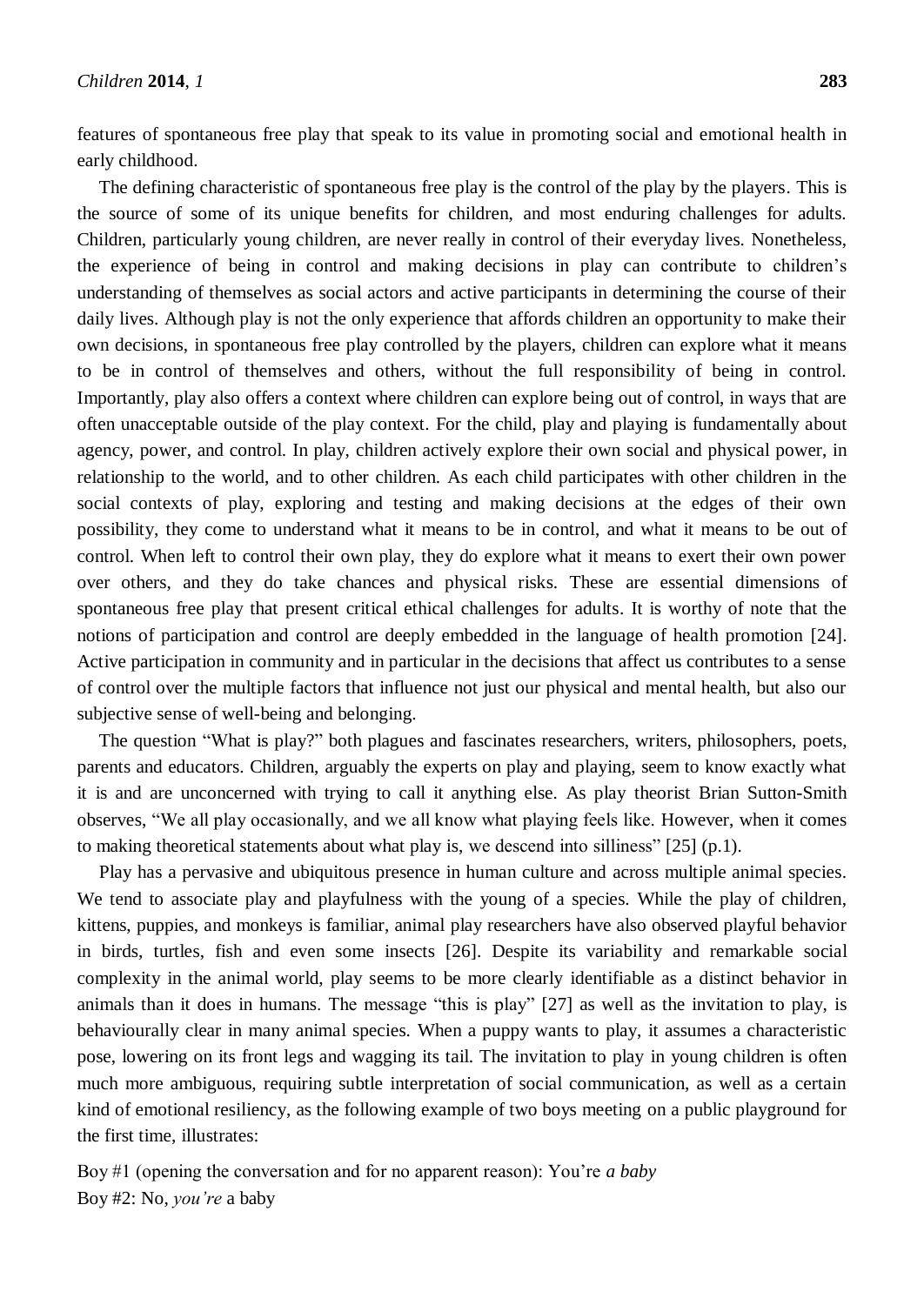Boy #1: You're a *ridiculous* baby Boy #2: *You're a poop stick!* Boy #1: Do ya wanna play [28] ?

Human play is arguably more varied and complex than animal play. There are many forms of childhood play and an equally diverse array of functions of human play as are emerging in the study of animal play. It is this sheer diversity of types and functions of play that make it difficult to define. Burghardt notes that the diversity "obscure[s] the commonalities of all forms of both human and animal play" [29] (p. 341). Play defies definition and eludes categorization at every turn; the more we try to pin it down, the more it moves—play is playful—it is a "hobgoblin" [23].

Traditional play classification schemes fall apart in the face of a sustained episode of young children's spontaneous free play, which is by nature combinatorial [30], and may exhibit multiple forms, types and stages simultaneously. A recent observation of a group of five year old boys deeply engaged together in block play confirms that children continually slip in and out of solitary, onlooker, parallel, associative and cooperative play [31] as it suits their purposes, developing their own ideas and seeking out the possibilities and fun that results when their playfulness intersects with the play narratives and constructions of other players. Their play embraces aspects of object play, sensorymotor play, construction play, symbolic play, and games with invented rules [32]. The disruptive dimensions of play that are the subject of this paper—the rowdy, rambunctious, nonsensical, irrational, elements of rough and tumble, and order and disorder, both physical and verbal—are characteristic of spontaneous free play. These are better understood as dimensions and qualities of the spontaneous free play experience rather than forms of play, dimensions that coexist simultaneously and fluidly, forming, reforming, appearing and disappearing spontaneously, as any free play episode unfolds.

In early childhood education, children's play is often described using some variation of the characteristics of play identified by Rubin, Fein and Vandenberg in 1983 [33], based on a review of psychological research on play. Play is variously described as voluntary, freely chosen and intrinsically motivated; controlled and directed by the players; possessing a non-literal, "as if" quality; being free of externally imposed rules, taking place 'to the side of' or 'outside of' the rules of ordinary life; undertaken for no immediate goal or purpose, and focused on means rather than ends; characterized by active engagement, deeply absorbing and satisfying for the players; and, generally speaking, producing a positive, pleasurable affect for the player. While this definition of play is in many ways explanatory, it does not capture essential elements and nuances of spontaneous free play from the perspective of the player. For example, the idea that play is free of externally imposed rules suggests, quite rightly, that children are able to make their own rules in play. What it does not adequately describe or explain is the meaning of play and playing that pushes the edges, challenging and even breaking the rules of ordinary life. The popular YouTube video [34] of a wild polar bear returning night after night to play with a husky sled dog is a stunning example of play that breaks the rules of ordinary life. Young children routinely challenge the rules in play, for example climbing up the slide rather than sliding down it is a playful approach which breaks the rules of how young children are expected to use slides in most early childhood care and education programs. The notion that children play to experience pleasure is also limited; when children play they feel powerful. Jumping from a playground platform is a total body encounter with gravity and an experience of the power of flying.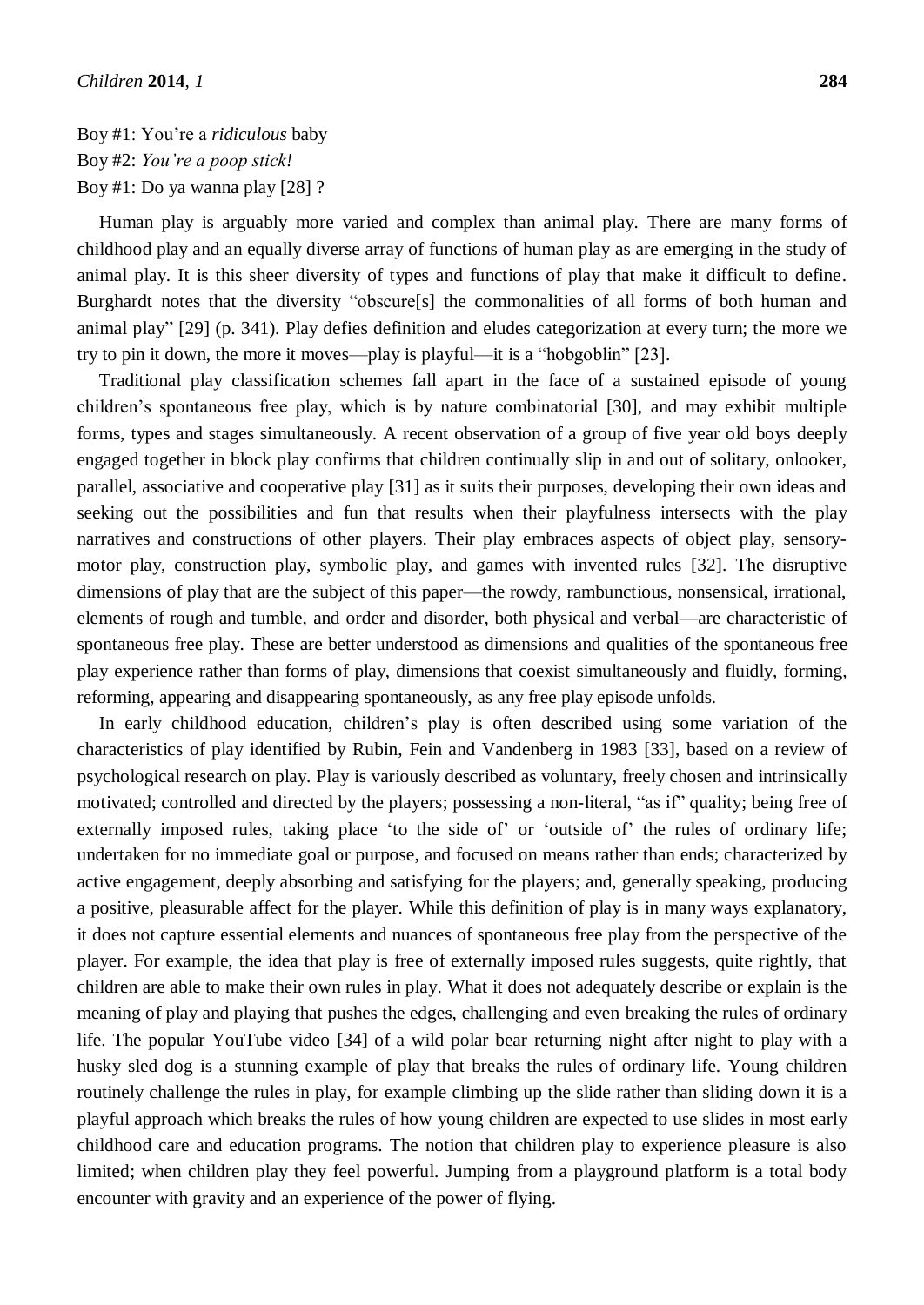Stuart Brown, a psychiatrist and play advocate, adds depth to our understanding of the nature of spontaneous free play from the player's perspective. He lists the following as properties of play: "apparently purposeless, voluntary, inherent attraction, freedom from time, diminished consciousness of self, improvisational potential, [and] continuation of desire" [35] (p. 17). The notion of a diminished sense of self is echoed in Csikzentmihalyi's discussion of play as the "flow experience par excellence", a "the merging of action and awareness" [36] (p. 37–38). A similar notion appears in Gadamer's philosophical treatise on play: "Play fulfills its purpose only if the player loses himself in play" [37] (p.102). Along with the idea of being free from time in play, this notion may speak to the role of play in reducing stress, by taking the player outside of him/herself, into another reality, even for brief periods of time. The improvisational nature of play is thoroughly explored by Keith Sawyer in his study of preschool pretend play [38], a quality of play may be linked to its capacity to enhance adaptability and flexibility in response to rapid change.

Brown's notion of the players' "apparent" purposelessness in play and their desire to continue the play is essential in understanding young children's purposes in spontaneous free play, particularly as it challenges the commonly held notion that spontaneous free play is goalless or purposeless. The players do have one key purpose, and that is to keep the play going, particularly if it is accompanied by pleasurable affect and feelings of power. Keeping the play going is the source of incredible creativity and spontaneous innovation in play. We observe young children introducing surprising novelty into story lines and character roles, in order to sustain the play or include more players or combine their play narrative with another group. Sutton-Smith proposes that these "quirky twists" are characteristic of play and may be connected to its potential to contribute to "adaptive variability" [25] (p. 229). Spontaneous free play can only take place in an environment where spontaneity is possible. It must be possible for play to "erupt" and take off in unusual directions, for metal pots to be hats in one moment and drums in a marching band in the next. It is common in young children's play that these spontaneous narrative directions are non-linear, irrational and difficult for adults to follow. The phenomenon of group glee [39] in toddlers and preschoolers is another spontaneously disruptive and common feature of free play, one which produces a strong sense of social bonding and belonging. The shared humor of very young children is not obvious to adults and other outsiders. For the player, these experiences nourish feelings of subjective well-being in the here and now, and are now acknowledged as some of the immediate social and emotional benefits of children's spontaneous free play [4] (p. 114).

In an attempt to distinguish play from nonplay behaviour in animals, Burghardt [29] (pp. 345–346) identifies several dimensions of play that shed further light on understanding spontaneous free play in early childhood. He describes the voluntary nature of play as being intentional, which further complicates our understanding of play as purposeless. Burghardt notes that the purposelessness of play in the animal world is specific to immediate survival needs. The purposelessness that adults observe in children's play may not be shared by the child(ren). The players may be pursuing purposes that are neither immediately obvious nor purposeful from an adult perspective. Burghardt goes on to describe the exaggerated, novel, repetitive and incomplete behavioral patterns characteristic of animal play, which are reminiscent of young children's playful ways of moving. While an adult will walk efficiently, a small child walking from the house to the car will adopt a gait that includes elements of hopping, skipping, and galloping. This expressive and playful approach to movement has been aptly described as "galumphing" [30], and is characterized by exaggeration, reordering and repetition of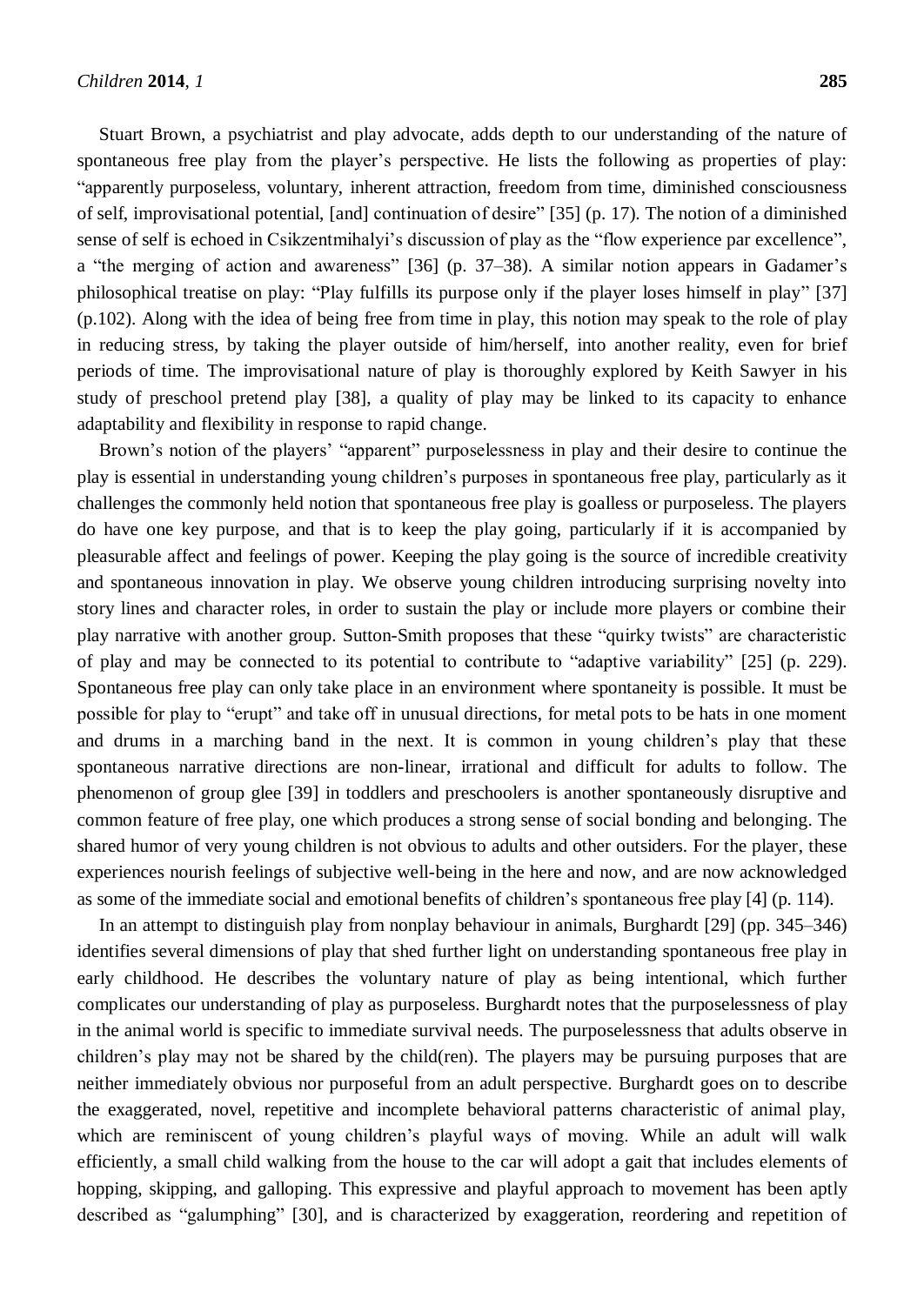sequences of behaviour. Spontaneous free play frequently involves intentional, systematic and novel complication of behavioural patterns, building a combinatorial freedom and flexibility in the behavioural repertoire, arguably rendering both animals and humans more adaptable [40].

The following description of free play introduces the notion that some of the more disruptive qualities of play may be defining features of the spontaneous free play experience from the players' perspective, whose main purpose in play quickly becomes to keep playing.

In spite of the complexity and diversity of play behaviour, there is general agreement by specialists in the field that play is controlled by children rather than by adults, and that it is undertaken for its own sake and not for prescribed purposes. The term "free play" is often used to distinguish this from organized recreational and learning activities, which also have important roles in child development. However, the characteristics of free play—control, uncertainty, flexibility, novelty, and non-productivity—are what produce a high degree of pleasure and, simultaneously, the incentive to continue to play  $[41]$  (p. 25). These qualities of free play produce the affect that the player is seeking, and which have the potential to contribute positively to children's health and sense of well-being. They are also the qualities that lead to play that is frequently suppressed by adults because it tends to be disruptive [4] (p. 17). Interestingly, these are also the qualities of animal play that are understood to contribute to its adaptive value [42].

Children value play. It is significant in their lives. The awareness that children may have purposes in their spontaneous free play that are neither readily apparent, nor important to adults, is key to understanding the potential of play to contribute to the subjective experience of well-being in childhood. A critical difference between spontaneous free play and other play based approaches lies in the participation of the adult. Children make a very clear distinction about what is and is not play based on how adults participate [43]. In spontaneous free play, the locus of control remains with the players. Adult efforts to guide and direct play—either out of necessity or in the service of a developmental or learning agenda—generally interrupt the flow of the play for the player(s). The idea that the benefits of play accrue most directly from play where the frame is both set and sustained by the players themselves presents significant challenges to adult sensibilities and to the expectations of early childhood educators. For children, play must be spontaneous free play in order to be experienced as play. This means it is controlled and directed by children, even when adults are playing. Other kinds of play based approaches are neither experienced as play by children, nor defined by them this way.

# *2.2. Promoting Social and Emotional Health: Making a Case for Disruptive, Disorderly, Dizzy Play*

A theoretical explanation of what exactly is important about play, how its associated benefits are realized and what dimensions of play produce which benefits is almost as difficult as defining it. There is an extraordinary array of developmental and learning benefits that are associated with young children's play, but the evidence linking these benefits to play remains largely correlational [44]. The benefits of animal play are most often linked with the rehearsal of behaviours that serve no immediate survival purpose, but, in the words of Karl Groos "will later be essential to life" [45]. Recent evidence from neuroscience suggests that play may have more important social, emotional, and affective benefits in the immediate context of living than were previously understood [4] (p. 15). As Pellis *et al*. note, [46] (p. 279), the multifunctional nature of play in animals and humans contributes to the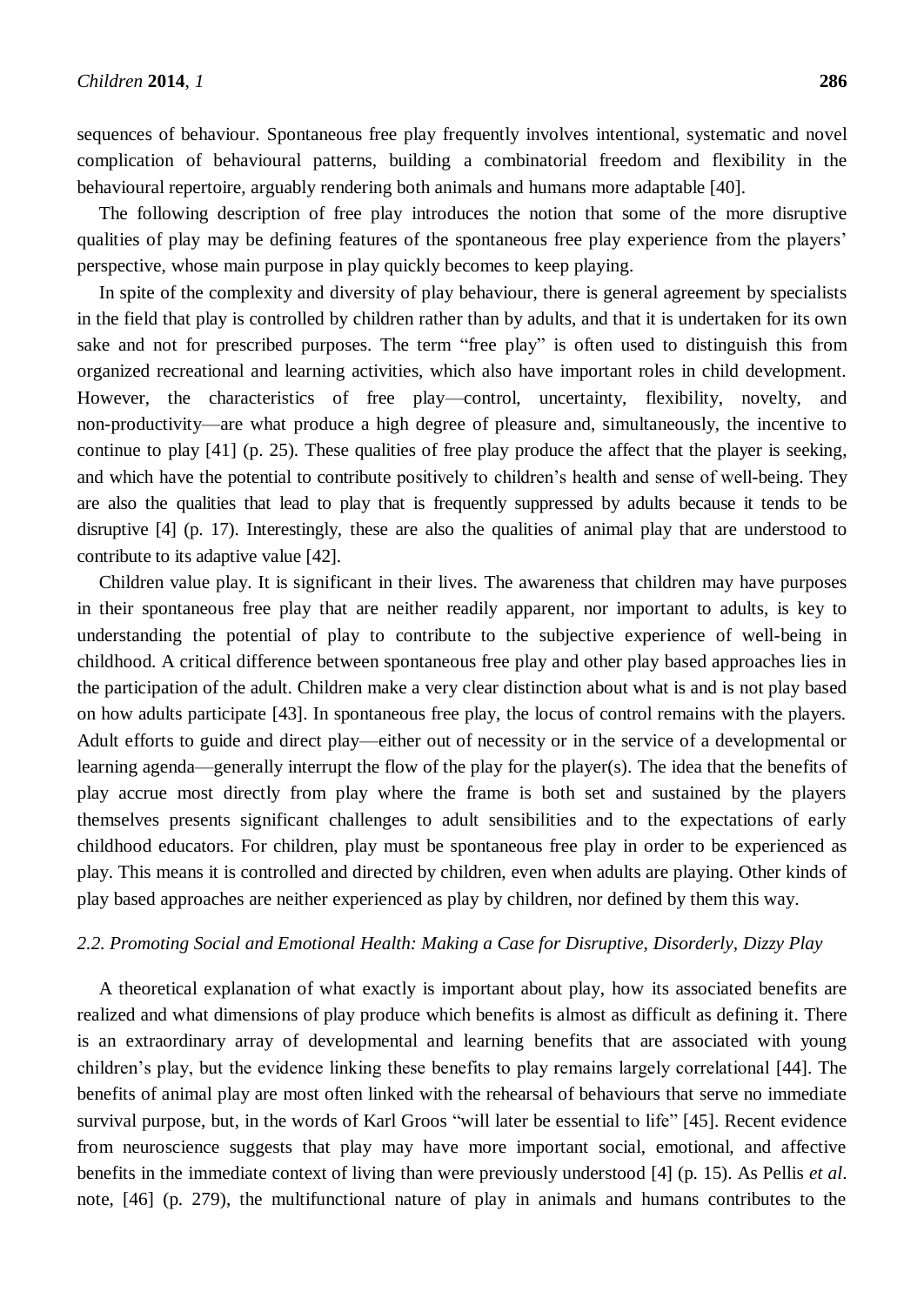difficulty in articulating a coherent explanatory theory as to its adaptive value. Nonetheless, researchers and play theorists alike maintain that there must be some adaptive value to play, given its pervasiveness, its ubiquity and its evolutionary resilience.

This section of the paper looks specifically at the potential of play to contribute to social and emotional health in early childhood, building a case for the idea that the power of play to make us resilient, flexible, and strong—emotionally, socially, physically, intellectually, and perhaps spiritually—may lie in its propensity to invert and subvert the order of things. In particular, it is argued that those dimensions of young children's spontaneous free play and playfulness that experiment with ordering, disordering, and reordering, rough and tumble, and all forms of dizzy, chaotic, nonsense play may provide critical opportunities for children to experience a sense of social belonging, well-being and participation in the culture of childhood, as well as to develop social and emotional awareness, control and resilience. Play helps children learn to "roll with the punches" of everyday life [42,47], and to experience the ongoing social and emotional balancing of self that is fundamental to successful participation in social life.

The similarities between health promotion action strategies—strengthening social relationships, personal control and participation [24] and the characteristics of spontaneous free play, support the notion that play can be understood as a contributing factor to health in its broadest sense. Participation in the peer culture of play is foundational to the child's sense of well-being and belonging in childhood; play creates the possibility of control, motivating and challenging the player to explore the dimensions of their own agency, and thereby experiencing the emotional reality, the thrill, and the risk of making decisions, in an environment that is buffered from the real consequences of those decisions. Play is behavior in the "simulative mode" [48]. In a recent analysis of the decline of free play in childhood, Peter Gray reviews the evidence linking the loss of a sense of personal control and the lack of social connectedness to the increasing incidence of depression and anxiety in children and young adults [12] (p. 449). These are critical dimensions of health promotion action strategies and also key features of spontaneous free play. Play promotes health in early childhood.

The impact of vigorously active spontaneous free play on young children's physical health—on their strength, coordination, spatial awareness and balance—is readily observable. Less obvious, but now quite compelling, is the thought that this same kind of playful exploration of balance and balancing that characterizes so much of young children's physical play, might also be going on in relationship to the emotional realities and social relationships that are so much a part of the play material of childhood, and that there might be similar benefits to emotional resilience, social awareness, the coordination of self with others [49], and the ability to maintain social and emotional equilibrium when things are changing.

# 2.2.1. Spontaneous Free Play Alleviates Stress

Young children use play to cope with stress in situations of extreme trauma as well as everyday events. There is considerable concern with the impact of stress and adversity in early childhood on the developing brain, primarily with the profound impact that extreme adversity or toxic stress in early childhood (resulting from violence, neglect, or abuse), has on life-long physical as well as mental health [17]. The evidence is suggesting that the developing brain needs just the right amount of the right kind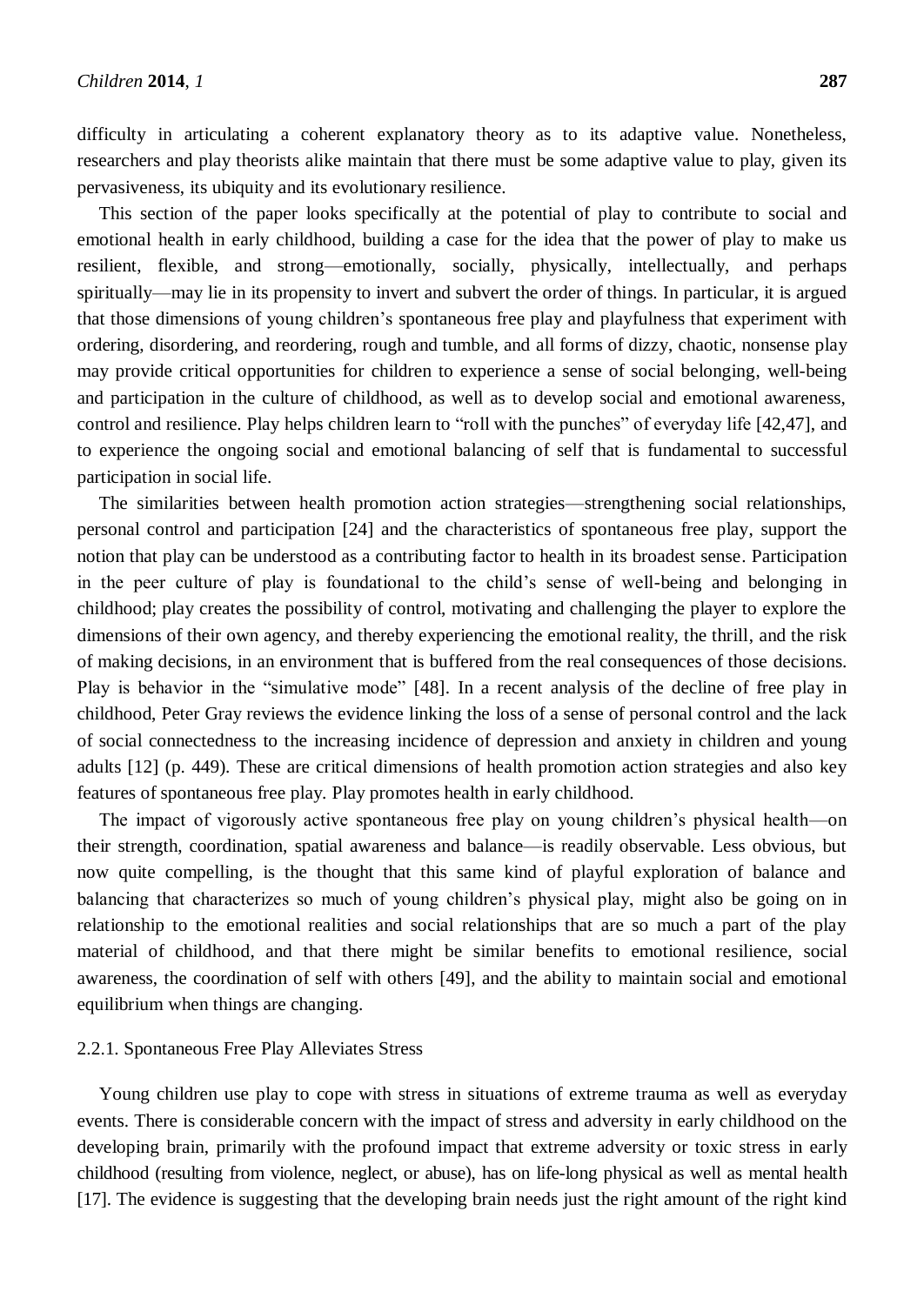of stress; there is concern about the impact of removing all stress from children's lives, as well as the supports that should be in place for young children to cope with every day or tolerable stress, for example, with the stress of moving to a new home, or beginning school. There is some common sense in the notion that playing, similar to other forms of recreation, alleviates stress.

The player's experience of play is often associated with freedom. Play is freeing; it frees us temporarily from the cares and stresses of everyday life. As noted previously, and importantly, play is a place where the player feels in control of the world, even for a brief time. It is a hopeful place. Play is about possibility, and for a time, anything can be possible in play. Sutton Smith asserts that the opposite of play is depression [25] (p. 198). Gadamer argues that play is experienced by the player as being effortless and without strain [37] (p.105); the result, he claims, is relaxation. The common sense is that play helps the player to relax, which can be beneficial in coping with stress. The notion of playfulness is important to consider, in addition to play. As illustrated in the fable of the oak and willow, the flexibility that characterizes playfulness can also be adaptive.

However, the relationship between play and stress and how each impacts the other appears to be much more complex than common sense would have it, and like other aspects of play, is informed by multiple disciplinary perspectives. Animal neuroscience [50] is enhancing our understanding of the relationships between stress, adversity, brain development and play. Play is impacted by stress, *i.e*., situations of anxiety and threat reduce play and playfulness, but play also appears to be resilient to stress, with some evidence that some stress may facilitate play [29]. The research on play in psychotherapy reveals its considerable power as a cathartic and expressive outlet for young children who are coping with overwhelming, confusing, traumatic emotions and life events. In play therapy, children replay and/or play out fearful or stressful situations, often repeatedly, in order to gain control over the emotions. Play has been used effectively to help children cope with hospital stays [51] and surgery, as well as to cope with the aftermath of natural disasters [52].

Young children frequently use play to work through everyday stresses and anxieties. Finding out that daddy is going away for a few days, that grandma is picking you up today instead of Mom, or that your brother will not be coming to child care today because he is sick, are common examples of the everyday stresses that young children gain emotional control of through play. Interestingly, there is some research that suggests that children use solitary play to work through these emotions more often than social play, and that this kind of play can be quite repetitive [53]. Noticing the child's reality and protecting the time and space needed for this kind of play in a busy early childhood program can be challenging. There is a tendency to intervene in play that is repetitive, without first asking what the purpose of the repetition might be. The repetitiveness of this kind of play is arguably linked to establishing a sense of predictability and control. A recent play scenario of a toddler whose father was going away for a few days was captured on video and serves as an interesting example of the everyday potential of play to help children cope with stress and work through normal anxieties. Shortly after her father dropped her off at child care, the child sat down to play at a dollhouse. She played by herself, quite contentedly, inventing conversations between the family figures for well over 15 minutes, which many might consider an unusual length of time for a child of this age. What is audible on the video is her repetition of the phrase "You ok? You ok?" A follow-up conversation with the child care educator confirms that this was part of the conversation she had with her father at drop off. The child is actively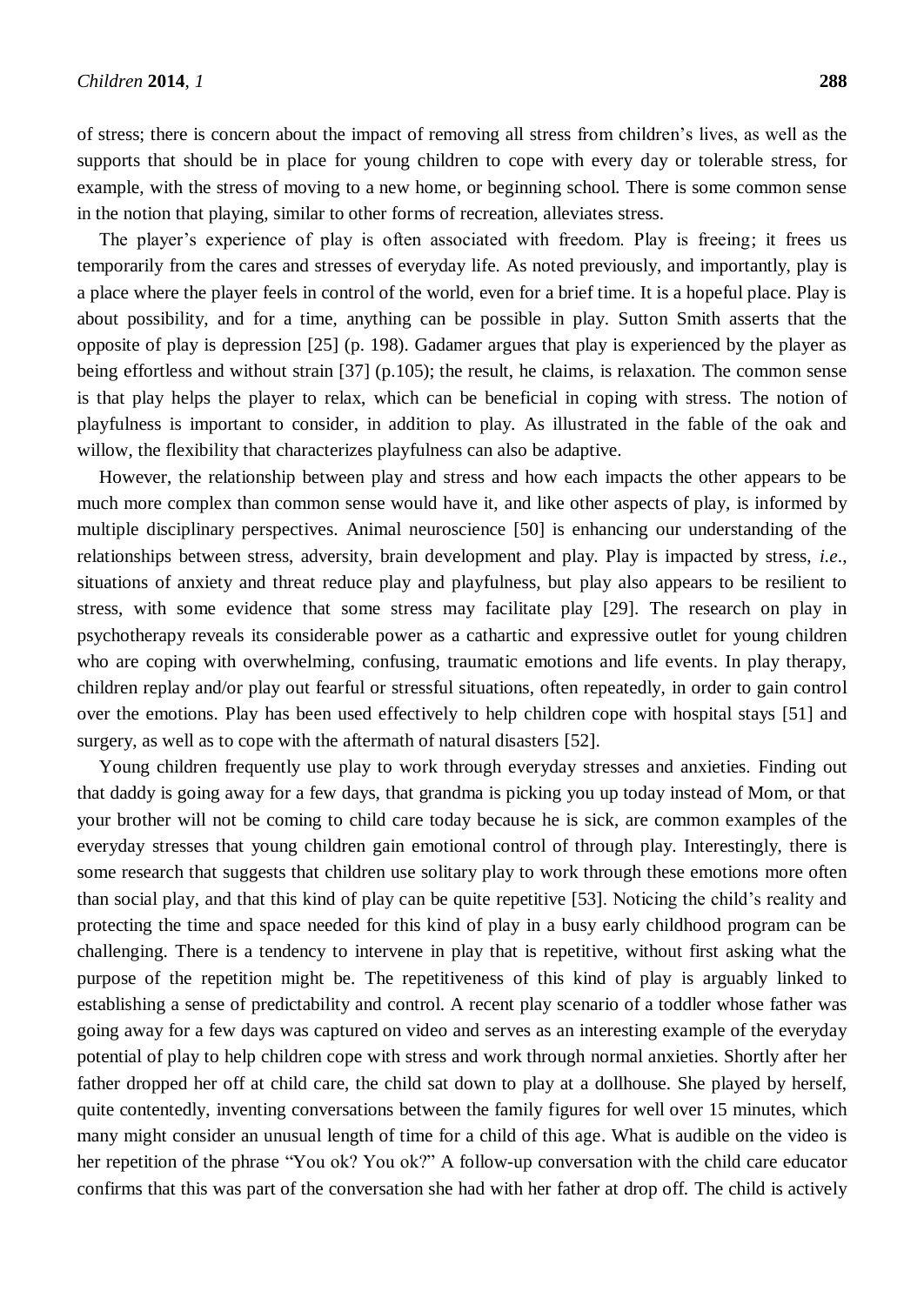seeking to balance her emotional reality through the expressive medium of play. After Geertz, she is using play to tell herself a story about herself [54] (p. 674).

## 2.2.2. The Social and Emotional Value of Disruptive, Disorderly, Dizzy Play

Play works in fundamentally paradoxical ways, and it is not always what it seems. Young children have a preponderance for dizzy play, most obvious in their persistent pursuit of vertigo—spinning, whirling, swiveling, twirling, somersaulting and tumbling—turning the world upside down and inside out, and creating considerable tumult in the process. Callois called the pursuit of vertigo in play *ilinx*, describing it as one of the four major categories of play, in which the player "gratifies the desire to temporarily destroy his bodily equilibrium, escape the tyranny of his ordinary perception, and provoke the abdication of consciousness" [55] (p. 44). Physically, this kind of play results in an increased sense of spatial awareness, vestibular and proprioceptor strength, physical coordination and balance. What is fascinating is that balance is strengthened through the deliberate exploration and experience of imbalance. According to Sutton-Smith, it is the player's deliberate intent to create and experience this imbalance, to create nonsense out of sense, not necessarily to resolve the opposition, rather in an effort to experience it fully [56]. The deliberateness of children's intent is echoed in the recent work of Lester and Russell on players' exploration of risk in play as the deliberate creation of uncertainty [57] (p. 8).

Locomotor-rotational play involving jumping, leaping, twisting, swinging and running is common in the play of many animal species [29] (p. 340). Spinka *et al*. interpret the function of this kind of play as "training for the unexpected" [42], creating novel behavioural patterns and rehearsing the flexibility of response needed in a rapidly changing environment. While it is also common in young children, it is not generally regarded as beneficial or significant. There are varying levels of adult tolerance for the tumult that is created by dizzy play or chaotic play [58], particularly in indoor environments. Young children's dizzy play also includes elements of verbal nonsense (which may be rude as well as inappropriate), spontaneous fantasy, and group glee, mentioned previously. These kinds of play are often shut down or only allowed in the outdoor environment.

Gadamer [37] (p. 106), speaks to the freedom of decision-making that characterizes play for the player and to playing as the exercise of free impulse, a notion that contrasts with emerging evidence in neuroscience about the role of play in refining the executive functions in the prefrontal cortex of the brain, and specifically, with our ability to control impulses [59]. Ironically, it is through the experience of exercising free impulse in play that young children improve impulse control. One of the durable insights from the research on rough and tumble playfighting is that it does not tend to lead to real fighting [44]. It is fascinating that play that looks aggressive actually builds social empathy and emotional self-control, and may prevent the development of aggression [60]. Studies of rough and tumble play in young children reveal that it is an expression of caring and friendship [61]. It is tempting to theorise that play works by providing an experience of the opposite, however this does not explain its generative power. In play, the players explore the dynamic space—the play—between order and disorder, reordering and rebalancing themselves in relationship to the experience and to other players, finding just the right balance in the moment. Sometimes order becomes disorder; sometimes disorder becomes a new order. As Sutton-Smith points out, order and disorder in play are not opposites; they are ambiguities [25]. The power of play is in the moment and the ongoing resolution of imbalance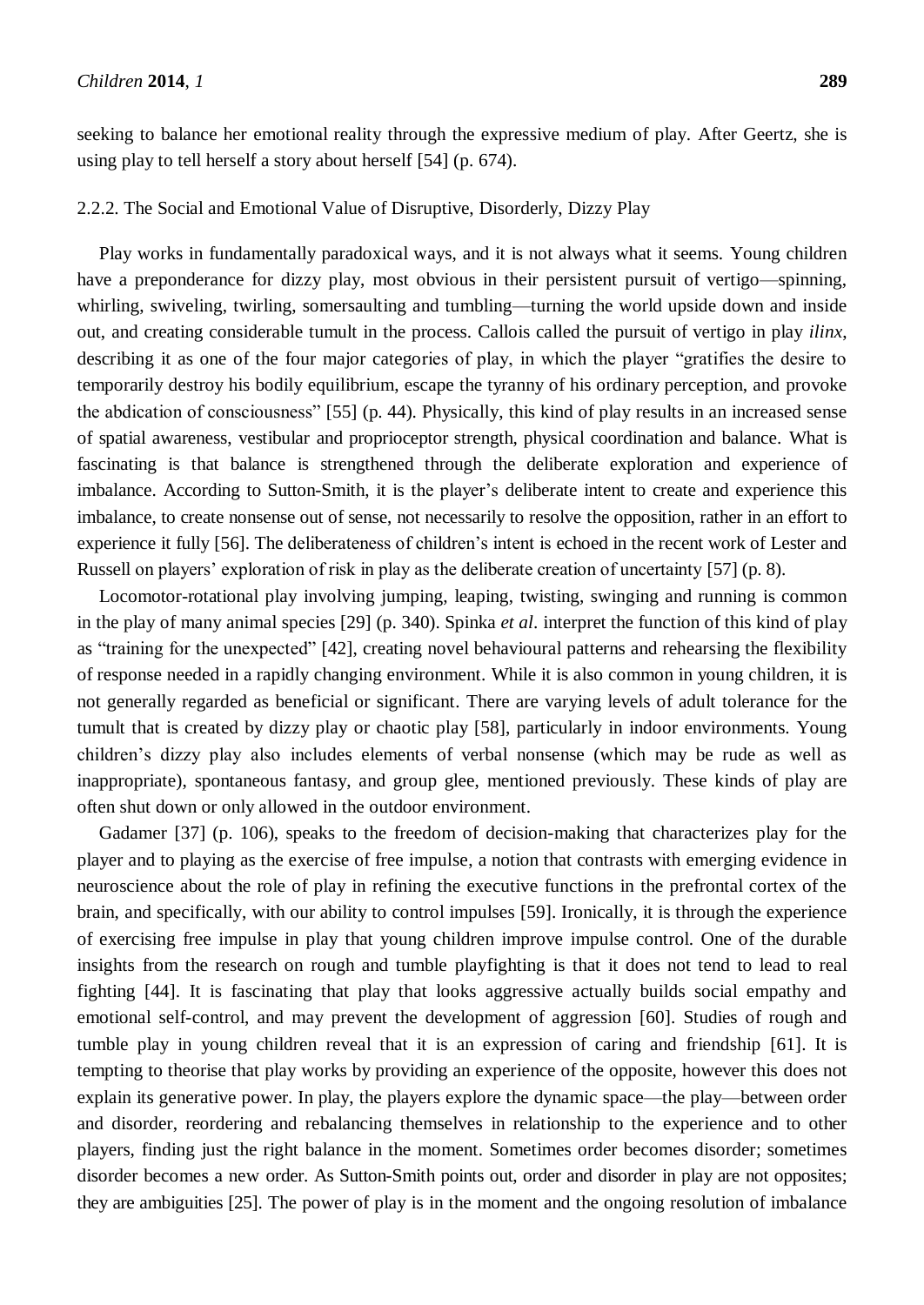is dynamic, unique to the player(s) and often fleeting and momentary. A crawling infant playing with a ball is motivated by its unpredictability and rewarded by its responsiveness. The infant experiences a sense of agency, power and influence, simultaneously with unpredictability, uncertainty and lack of control of the movement of the ball. The result is fun.

It is significant that play is behavior in the "simulative mode" [48], separated from its real consequences. Playing creates an intense and immediate emotional reality, one that provides an opportunity for the player(s) to experience and respond to the real feeling of terror for example, without the reality of a predatory threat. This dimension of play is observable in mother-infant play across species, where, as Jerome Bruner observes "the mother seems able to bring the young, so to speak, to the edge of terror" [62] (p. 48). This quality of play makes it safe to take a chance: "When we play, we prod the world—and ourselves—to discover our limits. We willfully put ourselves in precarious situations so that we can experience the emotions that attend success and failure, danger and security. In so doing, we see more clearly the spectrum of our own possibilities" [63] (p. 1).

The experience of joy and freedom and thrill that many of us associate with our memories of childhood play are the possibilities that draw children into play, possibilities that frequently involve disorderly, disruptive elements of risk, uncertainty and unpredictability—social and emotional, as well as physical. The player is taking a chance that the risk might connect them to the world and others in new ways, and when it does, the player feels powerful. The understanding emerging from neuroscience that "playing is a way of building and shaping the emotion, motivation and reward regions of the brain" [4] (p. 15) resonates.

There is a body of knowledge coalescing around the social and emotional value of the rough and tumble dimensions of spontaneous free play. Rough and tumble play is common in children, adolescents and across many animal species. While there is now a substantive body of evidence pointing to the benefits of playful aggression in young children [64], it remains one of the most challenging kinds of play to support in group environments. Many do not recognize that rough and tumble playfighting is social play. Gender does appear to play a role; rough and tumble playfighting is more common amongst boys than girls and it is more difficult for women (particularly women who have not experienced rough and tumble play themselves) to distinguish this kind of play from aggression [65]. Research with animals, as well as children, confirms that the signs and behavioural action patterns of rough and tumble playfighting are distinct and recognizable. Maintaining reciprocity is essential and this requires that players exercise self-restraint and engage in continual role reversals and self-handicapping actions. Players actively seek to balance the relationship in order to keep the play going.

The recent work of Pellis *et al.* [46,49,60,66] on rough and tumble play in rats adds compelling new dimensions to our understanding of this pervasive form of play. Their close and systematic observation of rough and tumble playfighting in juvenile male rats, accompanied by neuroscientific analysis of its impact on the brain, reveals that in rats, the experience of peer to peer play fighting in the juvenile period "can lead to organizational changes in the brain, especially in those areas involved in social behavior" [49] (p. 95). They demonstrate that rats deprived of play fighting in the juvenile period display significant deficits in social competence as adults. They conclude that the significant contribution of rough and tumble play fighting to the normal social development of juvenile rats is the opportunity it provides for rats to "co-ordinate their movements" with a peer. One of the remarkable insights from this research is what it reveals of the subtlety and complexity of the social communication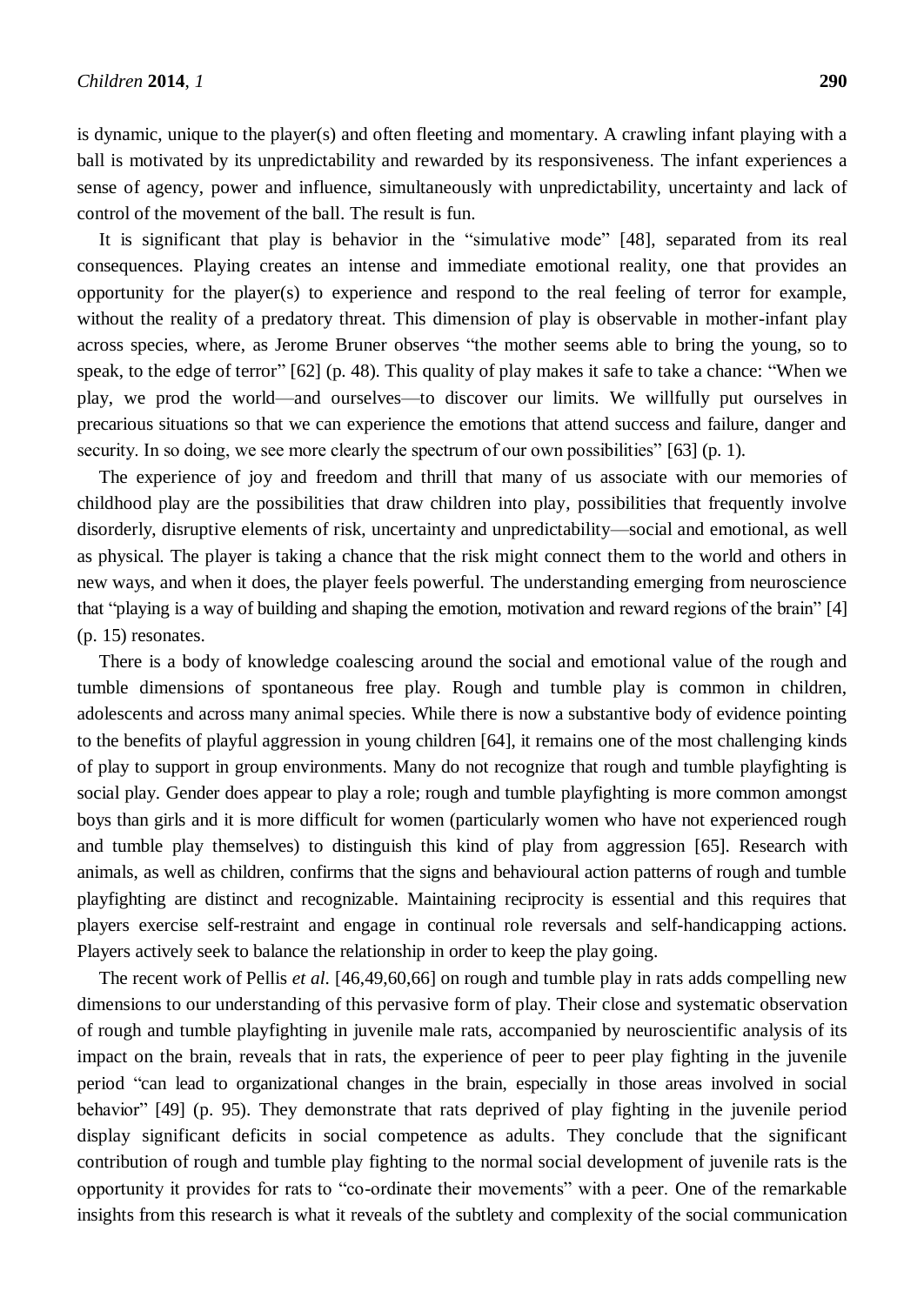and social cues that characterize rough and tumble play. Recently, when confronted with the ambiguity and subtlety of the social communication in rough and tumble play, young children in our child care lab school agreed that "stop—for real" meant that the play was going too far, while "stop" was considered necessary to the playful exchange and did not indicate that you really wanted to stop playing [67]. This kind of nuanced co-ordination of self with others is, in some sense, the basis of participation in social life. That children might learn to do this through full body contact with others in what may appear to be aggressive behaviour, is a significant insight.

Pellis and Pellis [49] (p. 97) argue that there is now sufficient evidence of continuity between playfighting in human and non-human animals to support the notion that rough and tumble play may promote the development of social competence in children. This finding confirms earlier research with children which established a correlation between social competence and children who frequently engage in rough and tumble play [68]. There is growing interest in looking at the implications of these findings for early childhood care and education [69], and new research is emerging. A recent study of rough and tumble play in Norwegian preschools [70] builds on the notion of affordances in the environment—physical, social, and relational affordances—that invite or inhibit, condone or prohibit rough and tumble play. Freeman and Brown argue that it is time to reconceptualize rough and tumble play in early childhood education, to "ban the banning," and intentionally welcome consensual rough and tumble play [71] (p. 230).

To summarize, in early childhood, spontaneous free play promotes social and emotional health and a subjective sense of control, agency, well-being and belonging—in the here and now. Burdette *et al*. provide an alternative conceptual framework for describing the immediate benefits of spontaneous free play in health, arguing that spontaneous free play contributes to *attention* (self-control), *affiliation*  (friendship), and *affect* (happiness) [19]. The improvisational nature of spontaneous free play builds flexibility and resilience in emotional and social responses, contributing to adaptability in the moment. The simulated, intense and immediate reality of play provides a unique vantage point from which children can explore the social and emotional world, one that invites them to appreciate and experience serendipitous joy, as well as become comfortable with unpredictability and uncertainty. The experience of rewarding, successful and satisfying participation in social play with friends, initiated, directed and sustained by young children themselves, and including the disruptive, rambunctious rowdy dimensions of full body social play contributes to a robust and resilient sense of social connectedness that is essential to long term physical and mental health.

#### **3. Spontaneous Free Play in Early Childhood Care and Education**

Spontaneous free play promotes social and emotional health in early childhood. There is an urgent challenge before us in early childhood care and education to clearly identify and then consistently create the conditions that allow spontaneous free play to flourish in early childhood care and education programs. What enhances spontaneous free play? As Kalliala notes:

Supporting children's play is more active than simply saying you believe that it is important. When children's play culture is taken seriously, the conditions which make it flourish are carefully created. Children's play culture does not just happen naturally. Play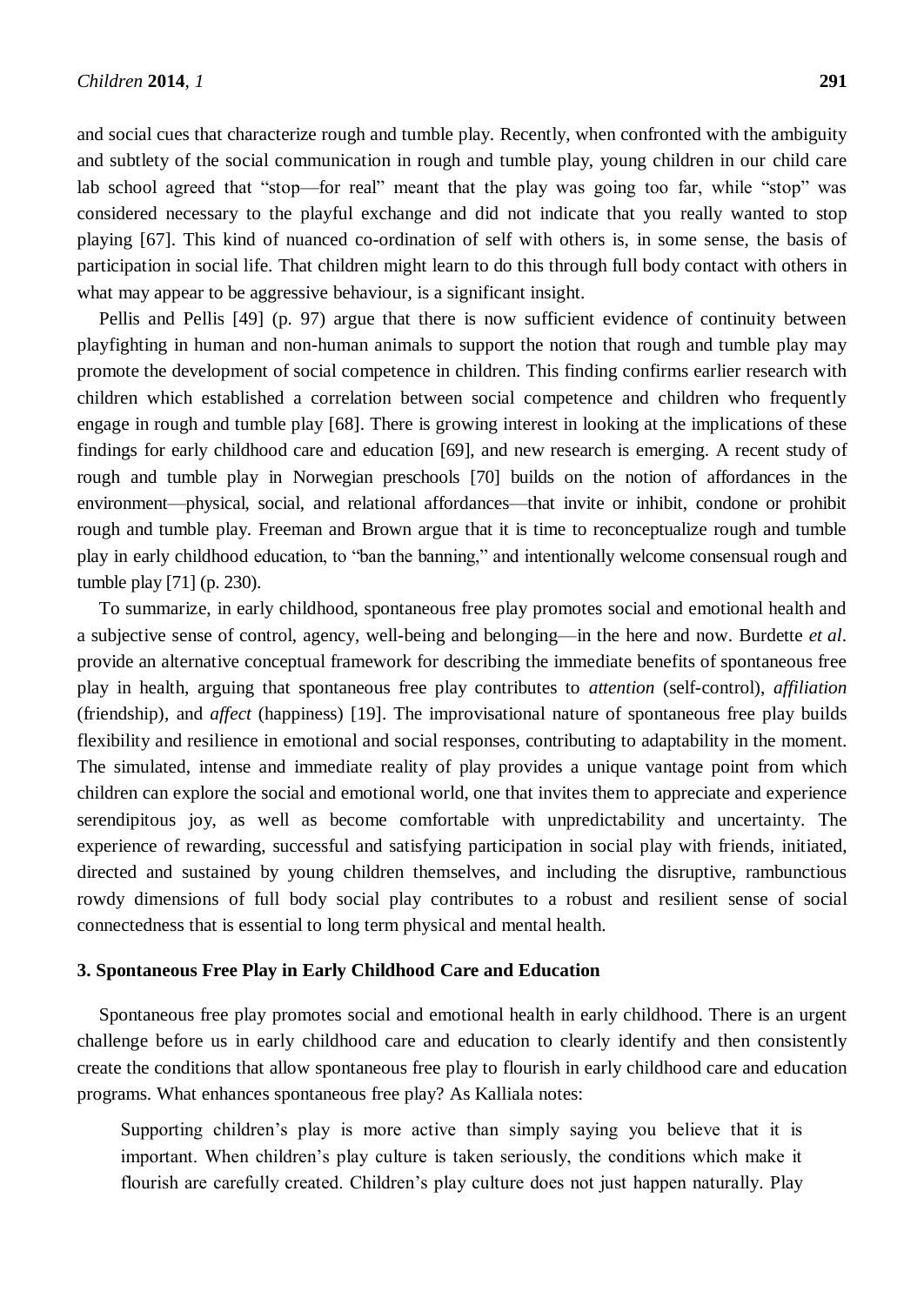needs time and space. It needs mental and material stimulation to be offered in abundance [72] (p. 139).

Group settings in early childhood may offer young children new opportunities to explore and develop spontaneous free play, however they present significant challenges. The spontaneity of spontaneous free play is critical to its health benefits, as is the control of the play by the players. Is it possible to support spontaneity in free play in a formal early childhood environment, bound as it is by regulations, occupational and accreditation standards, and early learning outcomes? How do early childhood educators plan for spontaneous free play? How do we create the conditions that make it possible for three-year-olds to control and direct their own play? Is a pedagogy of play possible without destroying play [73]? These are critical questions right now in early childhood pedagogy.

Notions of child-centred care and education, the centrality of play and "learning through play" have become deeply embedded in the philosophical foundation and professional practice of early childhood care and education. Based in developmental science, play is understood to be essential to development, and to have universal and naturally occurring benefits, illustrating what play scholars have labelled as the "play ethos" [3,25]. This theoretical foundation is criticized in early childhood pedagogy for its tendency to romanticize all play as innocent, pure, and positive, ignoring or shutting down common play experiences that explore more complex and problematic dimensions of our humanity, like social power, gender roles, and racial diversity [74–77]. Many early childhood scholars argue that it is time to reflect more critically on the taken-for-granted approaches to play that have evolved in early childhood care and education, defining an intentional pedagogy of play that considers these complex issues and clearly articulates the rationale for a continued pedagogical focus on spontaneous free play, as well as the conditions that support and enhance it in formal early childhood care and education programs [78–80].

What does it look like when early childhood educators focus intentionally on providing opportunities for children to play on their own terms and for their own purposes? How does it change the role of the educator? What conditions create the possibility of extended episodes of spontaneous free play, controlled and directed by young children? With these questions in mind, I have been following the work of Anne and Brittany, two early childhood educators in a university child care laboratory school, whose collaborative focus over the past several years has been to understand the meaning of the child as a citizen, with a right to play for their own purposes. Each has become deeply involved in reflecting on the meaning of play from the perspective of the young child. Their work draws on new thinking in early childhood pedagogy, connected to the image of the child as a strong, resourceful, capable learner and citizen, and the role of the early childhood educator as a co-learner and co-researcher alongside children and families, in a democratic play and learning community [81]. Following is a preliminary discussion of the possibilities that emerge when educators critically reconsider taken-for-granted practices of provisioning the environment for indoor play, refocussing their participation on co-creating the relational space and time for spontaneous free play alongside children.

# *3.1. Towards a Pedagogy of "Organized Chaos"*

The notion of play as a pedagogy of organized chaos is borrowed from Somerville and Green's study of outdoor learning in primary schools in socio-economically disadvantaged rural communities in Australia [82]. Building on the ideas of ecological learning and place-based education, as well as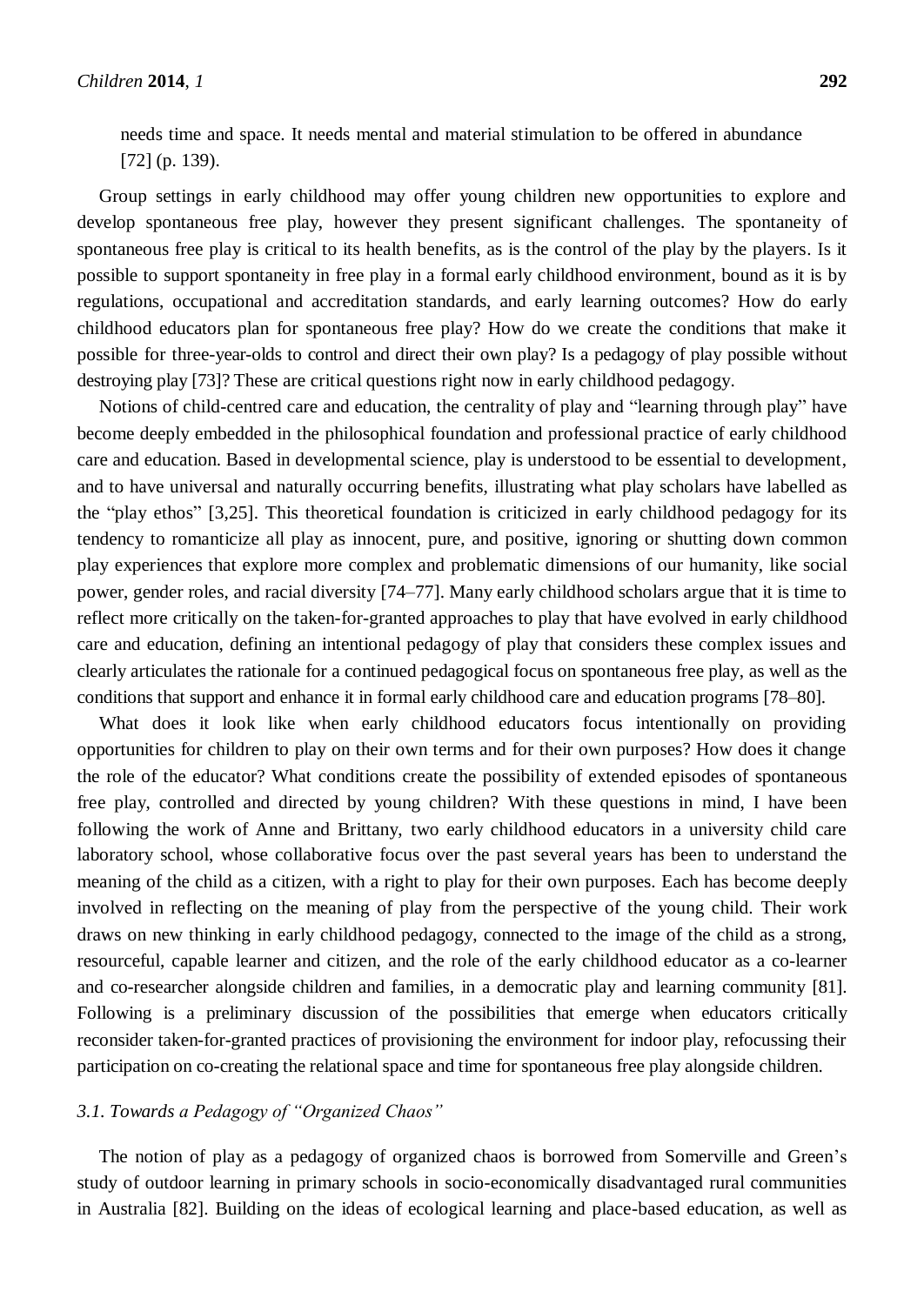other critical pedagogies, the authors conceptualize that deep ecological learning results from a pedagogy of organized chaos, one that calls upon the educator to be "responsibly uncertain," and "willing to risk the unknown." The experiences that inform the pedagogy of organized chaos were founded on children's "immense pleasure with an impromptu, chaotic and random 'jungle' adventure," in the outdoors, where a "sense of imagination and impulsiveness that enables a liberating interaction with the more wild aspects of a school ground landscape" (p. 22) led to rich pedagogical encounters.

Though these ideas are developed in relationship to the exploration of a natural outdoor learning environment, they resonate both with the characteristics of spontaneous free play and its potentially disruptive, chaotic elements, and with the stories of practice that follow. Thinking about play as a pedagogy of organized chaos may open up new possibilities for honoring children's purposes in play and their unique ways of organizing themselves in play.

## 3.1.1. Citizenship and Community are Critical Conditions for Spontaneous Free Play

Spontaneous free play does not just happen; it thrives when children have strong and trusting relationships with one another. Based on her multiyear research on children's citizenship in early childhood programs [83] and her abiding belief in the value and capacity of children to control their own play, Anne speaks about notions of citizenship and community as critical conditions for spontaneous free play to flourish. The environment for play is much more than a physical reality for children. There is a cultural environment that supports young children's play, one that requires intentional work on the part of early childhood educators and that takes time to develop in group settings. Anne describes her role in providing rich materials and resources for children's play, "firing up their imaginations" with stories and new information. The group of children she works with this year have been fascinated by superhero play; after careful thought, she brought in a children's story book about Achilles to stimulate children's thinking about superheroes in new ways, beyond their experience with TV and movies. Anne puts a lot of energy into building a repertoire of social strategies with children, which allow them to enter and leave play, and to participate actively. Anne and Brittany emphasize the importance of working with children to create an environment of strong social relationships, where each child can trust that their ideas will be taken seriously by the group. Taking the time to build trusting social relationships in each group of children enhances the capacity of young children to engage deeply in extended and continuing episodes of spontaneous free play that they can control and direct independently. Anne emphasizes that they must be able to trust one another before they can play together. Creating a community that values each child as a citizen requires careful listening on the part of the educators and ongoing attunement to how children are negotiating their friendships and play relationships with one another. It does not mean that all children have to play together all the time. And it is not always smooth.

Both Anne and Brittany maintain that there is a subculture of play that emerges and develops in each group of children. In contrast to a formal school environment, where children move up the grades as a cohort, Brittany comments that in child care "things linger." On average children will spend three years in a preschool room, entering as three-year-olds and leaving as five-year-olds. Children learn to play from other children; multiage groupings support spontaneous free play by feeding the peer to peer transmission of play culture. Childcare programs create the possibility of multiage play. Recent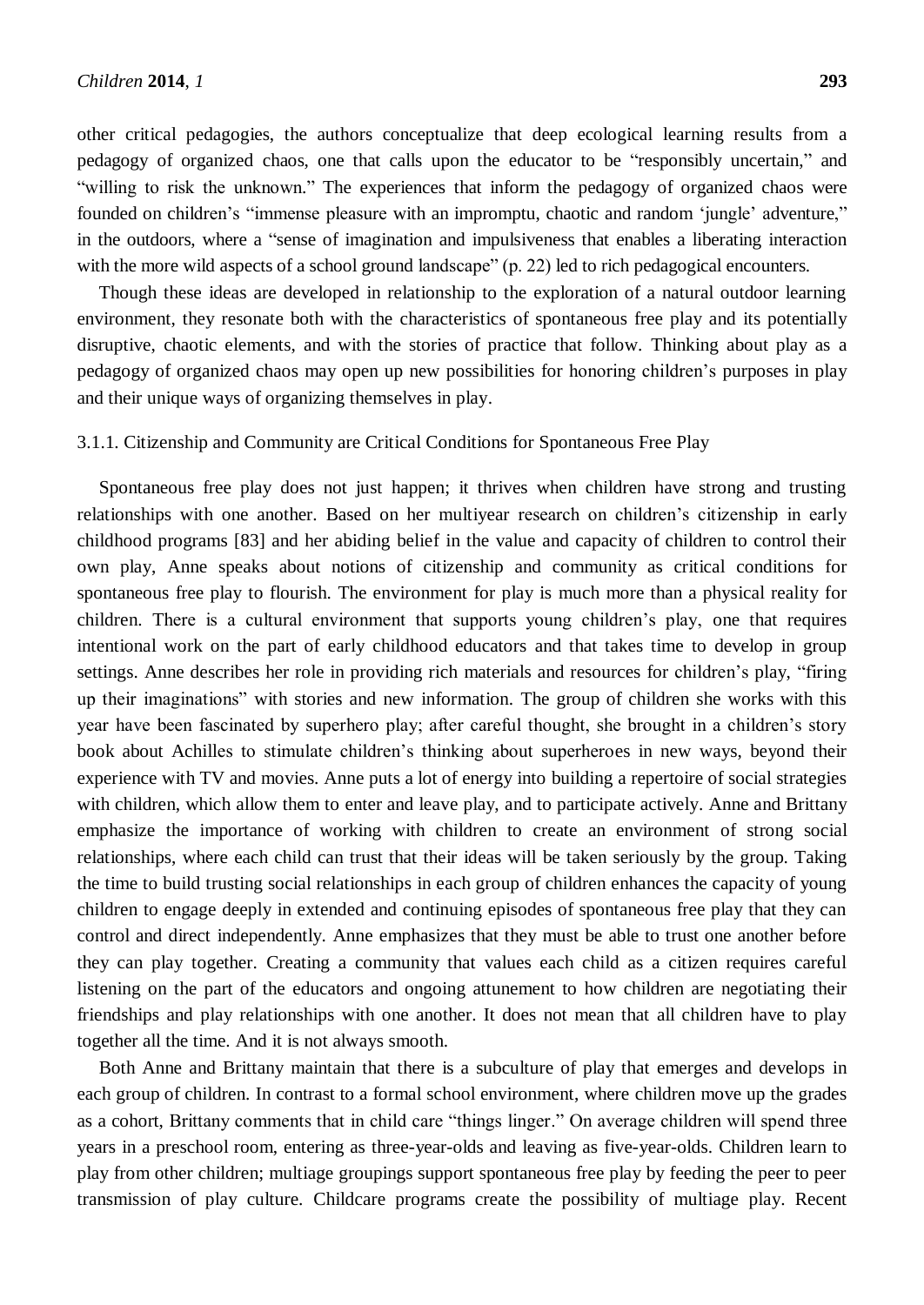experimentation at the lab school involved toddlers joining the preschool group for several hours each day. This reinforced the educators' understanding of the possibilities of multiage groupings to support spontaneous free play, not only stimulating the toddlers' sociodramatic play in new ways, but also reminding the preschoolers of the pleasure they experienced in sensory play as toddlers [83] (p. 27). As the sense of place and belonging in community is strengthened, so too are the opportunities for rich and varied spontaneous free play experiences.

# 3.1.2. Co-Creating Places for Play

Both Brittany and Anne maintain that the spaces and places for play must be co-created by the children, and further, that the building and transforming of the space is continual, evolving and changing along with the play. Brittany's pedagogical teacher research over the past year has been focused on understanding how preschool children create a sense of *place* through their play and how this sense of place in turn influences their play. Through critical reflection on ongoing documentation of children's play, Brittany observed a common story line in all of the children's play narratives early in the year. Whether the play characters were dinosaurs or meerkats or superheroes or human beings, the stories were always about family relationships, and the action primarily centred on going places for example, to and from child care, or to and from the grocery store—common experiences in children's everyday lives that they were playing and replaying together, creating shared meaning. This is another example of Geertz' notion that play is a "story that the players tell themselves about themselves" [54] (p. 674).

After reflecting on this observation with a faculty mentor in an effort to identify possibilities for extending this play, an interesting idea emerged, one that sustained a series of connected play experiences over several months. The idea was to build and add a simple wooden door frame to the playroom, thinking that it might support the comings and goings of children's play narratives. The doorway has been in the playroom for several months now. Initially, the children did not do much with it, but over time, they began to use it intentionally, not just in the literal sense of defining their movement from one place to another, but also as a portal to another world and even to another identity. The doorway was draped with fabric that began to have specific meanings for this group of children. For example, when children drape the doorway with sparkly material, they use it to enter a fantasy world.

The practice in many early childhood programs has been to organize the environment for spontaneous free play by providing play centres, for example a house play centre, a dress up centre, a block play area, a quiet play area, and a gross motor play area—provisioned with suitable loose parts, play props and other materials. Although this organization of the environment does offer free play opportunities for children, it also constrains the serendipitous aspects of spontaneous free play, which tends to combine multiple forms and narratives simultaneously. Structuring spontaneous free play in these ways communicates specific messages to children about what to play—in the house centre children are expected to engage in dramatic or sociodramatic family role play—and how to play rough and tumble play is not acceptable in the house centre; it belongs in the gross motor play area. Through critical reflection on how these environments both invite and limit spontaneous free play, Brittany and Anne have begun to explore a different organization of space, one that values and invites continual transformation. Brittany's immediate observation was that in this kind of environment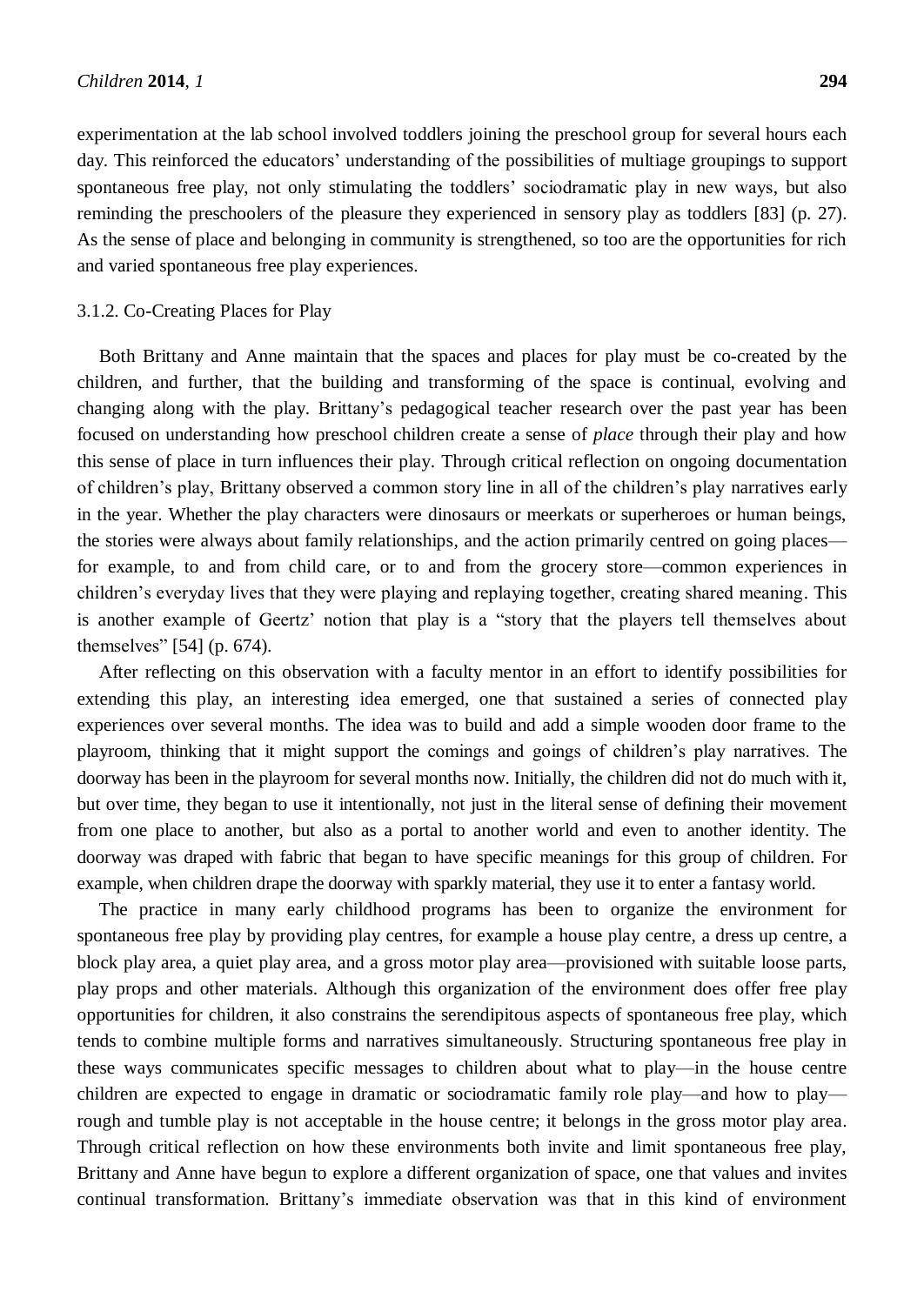children begin to use the whole room to develop and sustain their play. It means that children can negotiate the use of space for different and perhaps unusual purposes. For example, recent family play led to the creation of a sleeping area in the entrance to the playroom. Typically, this would be restricted to the house corner.

These are preliminary reflections. Further theoretical insight on co-creating the space for play with young children may lie in Russell's recent writing on "co-producing" the space for play in adventure playgrounds [84], Sawyer's study of the "polyphony" of play that unfolds in an early childhood playroom [38], and Marg Sellers' fascinating Deleuzian interpretation of the multiple and intersecting "lines of flight" that emerge in children's spontaneous free play [85]. As Anne describes it, children begin to "see possibilities" in one another's play and they actively seek to connect their play narratives, sometimes in very creative ways. Sometimes these intersections emerge as a result of a social problem, for example, the need to share space or materials with one another. Anne and Brittany gave me numerous example of this kind of intersecting play—one was about a group of children playing out a narrative of being a film crew, who came upon a group of players who were playing at being cooks and invited themselves for lunch, giving flight to a more elaborate play narrative.

Young children's spontaneously occurring play sometimes does not look like much to an adult—it is often repetitive and the narrative sequence is not particularly logical—which makes it difficult to know when it is meaningful to participate. Brittany reflects on the times when the multiple intersecting episodes of spontaneous free play taking place simultaneously in the whole room have become chaotic creating "uncertainty" and "unknowing," for her as an educator. She has found it sometimes difficult to follow the storyline even when she is listening closely. She can see when it makes sense to the children, but it is not always understandable to her. Anne says we have to trust children to play. We have to wait and listen and try not to interrupt. Lester *et al*. recently proposed that we rethink the role of the participant observer in children's play, becoming instead an "observant participant" [86] (p. 8). The notion of an observant participant makes clear the impossibility of observing without influencing, drawing attention to the idea that young children's play spaces are always and inevitably co-produced, and to some degree, controlled by adults. The notion of the observant participant also suggests observing carefully before participating more actively, intentionally seeking a deeper understanding of the meaning of the play for the player before interrupting or redirecting it. This shift in role may open up a legitimate space for recognizing and valuing the disruptive dimensions of children's play in early childhood programs.

## 3.1.3. Honoring Children's Purposes: Keeping the Play Going

Even very young children have a right to play for their own purposes. Spontaneous free play is enhanced when adults actively seek to understand, acknowledge and respect children's purposes in play and participate intentionally in ways that keep the play going. Brittany speaks to the importance of children being free to choose an identity in play. In order to support spontaneous free play, she has been exploring the possibilities of honoring that identity though the transitions and routines of the day, and not just during free play time. If a child arrives in the morning announcing that he/she is Batman, she honors this identity at the lunch table and when the child wants to wear a cape outdoors.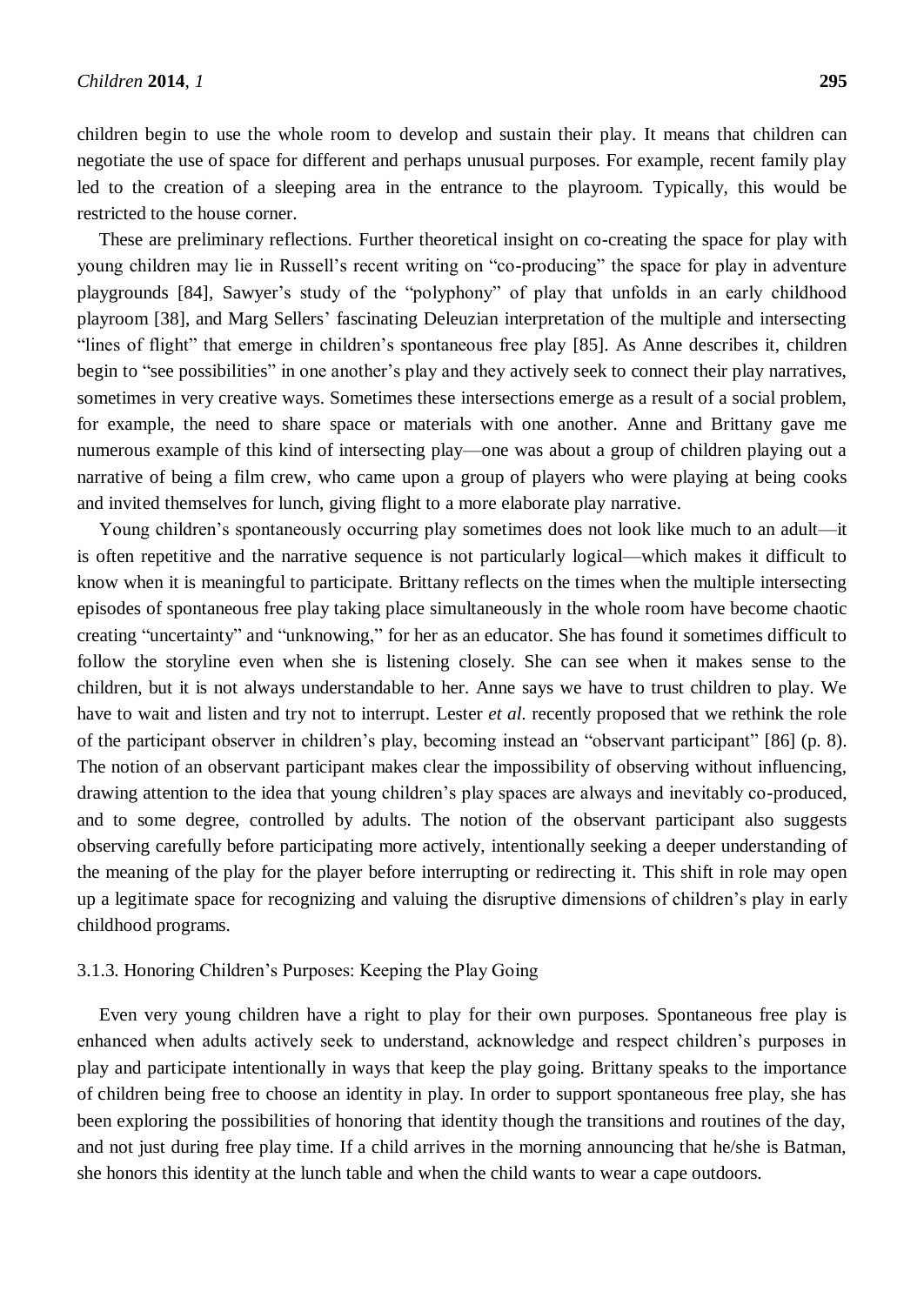Many of the family play narratives in Brittany's playroom this year revolved around animal families. In particular, one group of children spent several weeks returning frequently to a pretend play scenario where they became kittens, rolling around on the floor with one another, and rubbing up against the legs of the child care educators, looking to be stroked and petted. This play involved boys and girls in repetitive episodes of very gentle, full body rough and tumble floor play, similar to the gamboling play of kittens. The mama cat appropriated a box of Q-Tips from the art table nearby, which spontaneously became the kitty food. She brought bowls from the house play corner to fill with the Q-Tip food, and the kittens pretended to eat the food by picking up the Q-Tips with their teeth and dropping them back in the bowl. An issue arose for Brittany when the children began to pick up Q-Tips from one another's bowls. Thinking quickly on her feet, she asked if anyone thought the kittens might get sick from sharing their food in this way. A response came immediately and spontaneously from one of the players, who suggested to all the others that the kittens could eat with their feet instead of their mouths. And the play continued, albeit with a new and "quirky twist" [25] on kitten behavior. What mattered to the children was finding a way to keep the play going. Brittany's recognition of this purpose and children's ongoing enjoyment of their play is significant. Much of her reflection this year was about situations like this one, where the participation of the adult can easily interrupt the rhythm and flow of the play, breaking the play frame. In this case she participated as a player might, contributing her thought within the metacommunicative structure of spontaneous free play, where children slip in and out of character roles to shape and direct the ongoing action.

# **4. Conclusions**

The UN Convention on the Rights of the Child calls upon us, individually and collectively, to honor and uphold the image of the child as a participating and contributing citizen, with a right to play, a right "that is most distinctly children's" and that "defines, almost, the right to be a child" [4] (p. 8). There is good evidence now to support the notion that spontaneous free play contributes positively to mental as well as physical health in early childhood. These benefits are linked to spontaneous free play that is controlled and directed by children themselves; to critical new understanding of the role of rough and tumble play in the development of healthy social relationships; to the capacity of sustained involvement in socio dramatic play to enhance emotional and social self-control; and to the significance of the disruptive dimensions of spontaneous free play in enhancing children's flexibility and adaptability in response to change and unpredictability. This kind of play is often shut down by adults who experience it as noisy, messy, silly, chaotic, risky, uncivilized, dangerous and annoying.

Creating and sustaining the conditions for spontaneous free play in the increasingly formalized environments in which early experience unfolds presents significant challenges for early childhood educators. It is essential that we honor children's purposes in play, and reflect critically on taken-for-granted assumptions and practices in provisioning indoor as well as outdoor play environments for young children in early childhood care and education. Increased time in peer groups at a young age may also create new possibilities for spontaneous free play in early childhood. Ensuring young children's right to play will take intentional effort on the part of early childhood educators and families, with the support of and policy makers and allied professionals.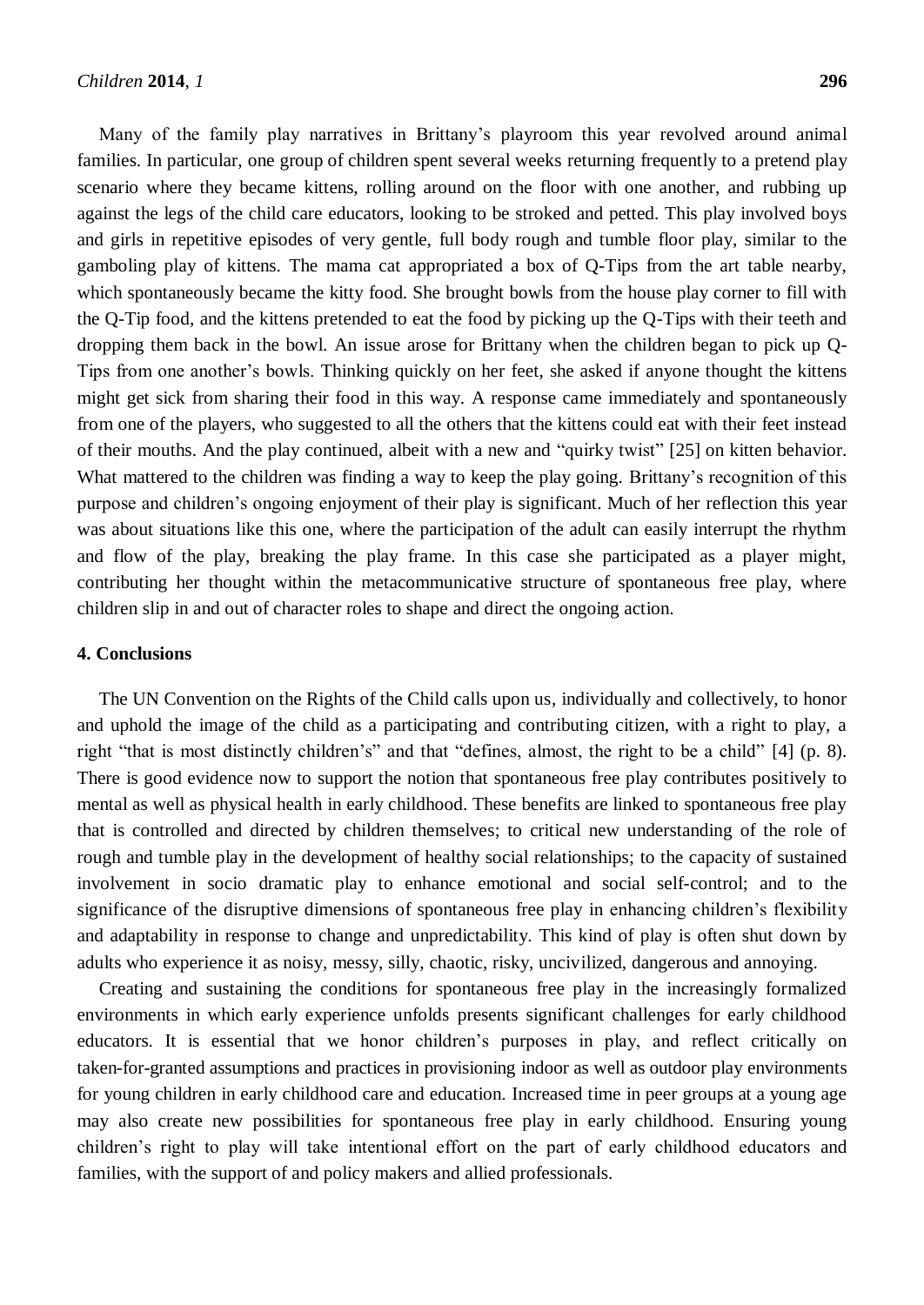# **Acknowledgments**

I am indebted to my conversations with Anne Grove and Brittany Atkinson, Early Childhood Educators, MacEwan University Child Care Lab School, in developing the final section of the paper. Their intentional and deeply thoughtful reflection on the relational time and space for spontaneous free play inspires hope for the possibilities that group early learning and care might have for children's play. I also acknowledge the essential contribution of the children whose play stories are shared here.

# **Conflicts of Interest**

The author declares no conflict of interest.

# **References**

- 1. Keating, D.P.; Hertzman, C. *Developmental Health and the Wealth of Nations: Social, Biological and Educational Dynamics*; Guildford Press: New York, NY, USA, 1999.
- 2. National Scientific Council on the Developing Child. *Establishing a Level Foundation for Life: Mental Health begins in Early Childhood: Working paper 6*; Centre on the Developing Child at Harvard University: Boston, MA, USA, 2012.
- 3. Smith, P.K. *Children and Play*; Wiley-Blackwell: West Sussex, UK, 2010.
- 4. Lester, S.; Russell, W. *Play for a Change. Play, Policy and Practice: A Review of Contemporary Perspectives*; Play England: London, UK, 2008.
- 5. United Nations Human Rights. United Nations Convention on the Rights of the Child. Avaliable online: http://www.ohchr.org/en/professionalinterest/pages/crc.aspx (accessed on 22 September 2014).
- 6. Hewes, J. The value of play in early learning: Towards a pedagogy. In *Several Perspectives on Children's Play: Scientific Reflections for Practitioners*; Jambor, T., VanGils, J., Eds.; Garant: Antwerp, Belgium, 2007; pp. 119–132.
- 7. Unicef Innocenti Research Centre. *The Child Care Transition: A League Table of Early Childhood Education and Care in Economically Advanced Countries*; Unicef: Florence, Italy, 2008.
- 8. Wenner, M. The serious need for play. *Sci. Am. Mind* **2009**, *20*, 22–29.
- 9. Ginsburg, K. The importance of play in promoting healthy child development and maintaining strong parent-child bonds. *Pediatrics* **2007**, *119*, 182–191.
- 10. Miller, E.; Almon, J. *Crisis in the Kindergarten: Why Children Need to Play in School*; Alliance for Childhood: College Park, MD, USA, 2009.
- 11. Henig, R.M. Taking play seriously. Avaliable online: www.whywaldorfworks.org/03\_newsevents/ documents/takingplayseriously.pdf (accessed on 22 September 2014).
- 12. Gray, P. The decline of play and the rise of psychopathology in children and adolescents. *Am. J. Play*  **2011**, *3*, 443–463.
- 13. Modern life leads to more depression among children. Avaliable online: http://www.telegraph.co. uk/news/1528639/Modern-life-leads-to-more-depression-among-children.html (accessed on 22 August 2014).
- 14. Rosin, H. The overprotected kid. Avaliable online: http://www.theatlantic.com/features/archive/ 2014/03/hey-parents-leave-those-kids-alone/358631/ (accessed on 22 August 2014).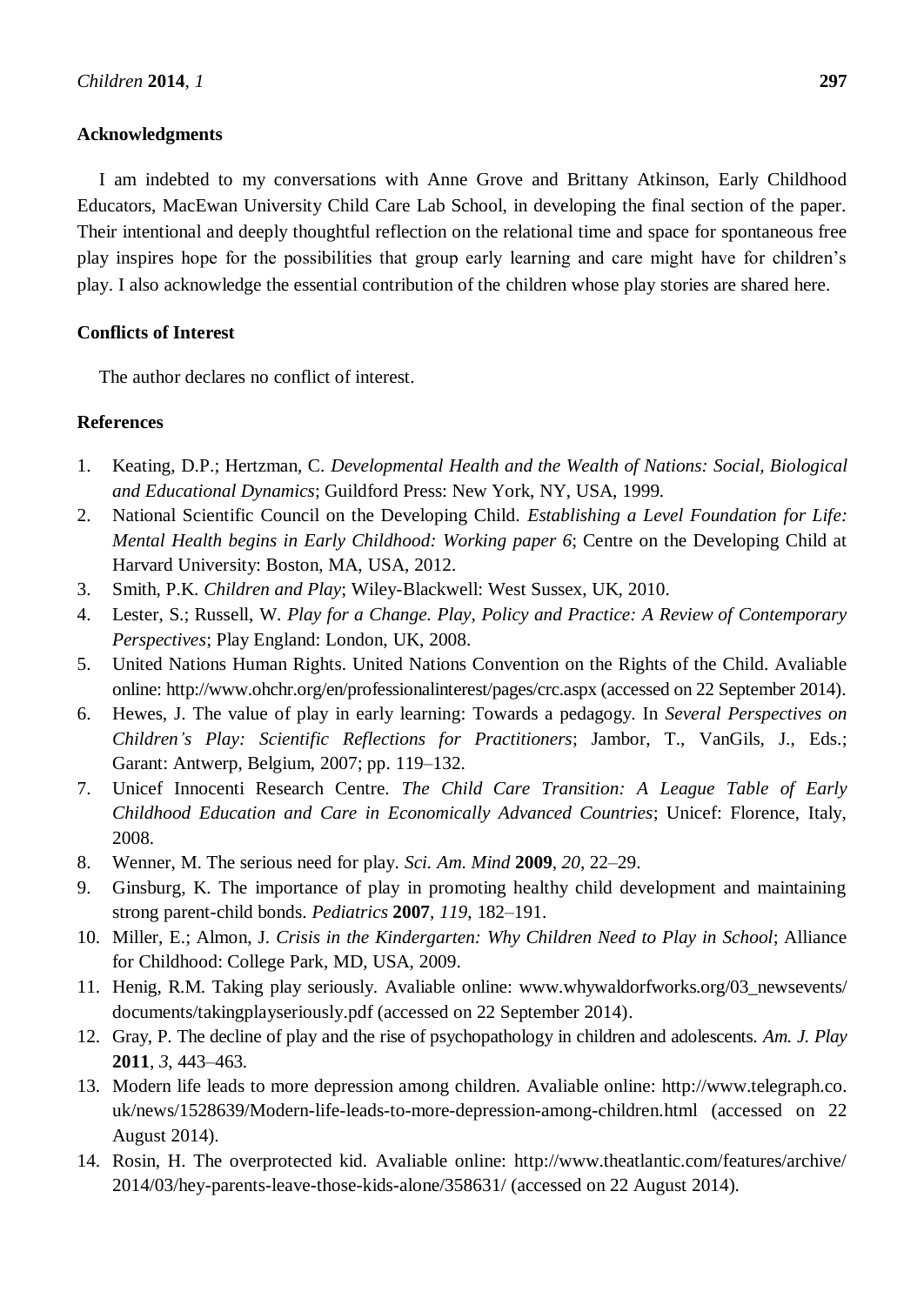- 15. McCain, M.N.; Mustard, F. *Reversing the Real Brain Drain: The Early Years Study*; Canadian Insitute for Advanced Research: Toronto, Canada, 1999.
- 16. Diamond, A. Interrelated and interdependent. *Dev. Sci.* **2007**, *10*, 152–158.
- 17. National Scientific Council on the Developing Child. *Excessive Stress Disrupts the Architecture of the Developing Brain: Working Paper 3*; Center on the Developing Child at Harvard University: Boston, MA, USA, 2014.
- 18. Organisation for Economic Co-operation and Development (OECD). *Starting Strong II: Early Childhood Education and Care. Final Report of the Thematic Review of Early Childhood Education and Care*; OECD: Paris, France, 2006.
- 19. Burdette, H.L.; Whitaker, R.C. Resurrecting free play in young children: Looking beyond fitness and fatness to attention, affiliation and affect. *Arch. Pediatr. Adolesc. Med.* **2005**, *159*, 46–50.
- 20. Alexander, S.A.; Frohlich, K.L.; Fusco, C. Playing for health? Revisiting health promotion to examine the emerging public health position on children's play. *Health Promot. Int.* **2012**, *29*, 155– 164.
- 21. Rogers, S. The pedagogization of play in early childhood. In *Varied Perspectives on Play and Learning: Theory and Research on Early Years Education*; Lillemyr, O.F., Dockett, S., Perry, B., Eds.; Information Age Publishing: Charlotte, NC, USA, 2013.
- 22. Hodgkin, R.; Newell, P. *Implementation Handbook for the Convention on the Rights of the Child*; United Nations Children's Fund (UNICEF): Geneva, Switzerland, 2007.
- 23. Huizinga, J. *Homo Ludens: A Study of the Play Element in Culture*; The Beacon Press: Boston, MA, USA, 1950.
- 24. World Health Organization. *Ottawa Charter for Health Promotion*; WHO: Geneva, Switzerland, 1986.
- 25. Sutton-Smith, B. *The Ambiguity of Play*; Harvard University Press: Cambridge, MA, USA, 1997.
- 26. Burghardt, G.M. *The Genesis of Animal Play: Testing the Limits*; MIT Press: Cambridge, MA, USA, 2005.
- 27. Bateson, G. A theory of play and fantasy. In *Play: Its Role in Development and Evolution*; Bruner, J.S., Sylva, K., Jolly, A., Eds.; Viking Penguin Inc: New York, NY, USA, 1976; pp. 119–129.
- 28. Hewes, J. Early Learning and Child Care, Faculty of Health and Community Studies, MacEwan University, Edmonton AB T5J4P2, Canada. Play anecdote from parent, as recalled by child care educator. Personal communication, 2010.
- 29. Burghardt, G.M. The comparative reach of play and brain: Perspective, evidence, and implications. *Am. J. Play* **2010**, *2*, 338–356.
- 30. Miller, S. Ends, means and galumphing: Some leitmotifs of play. *Am. Anthropol.* **1973**, *75*, 87–98.
- 31. Parten, M. Social participation among preschool children. *J. Abnorm. Soc. Psychol.* **1932**, *27*, 243– 369.
- 32. Piaget, J. *Play, Dreams and Imitation in Childhood*; Routledge: London, UK, 1951.
- 33. Rubin, K.H.; Fein, G.G.; Vanderberg, B. Play. In *Handbook of Child Psychology*; Hetherington, E.M., Ed.; Wiley: New York, NY, USA, 1983; Volume 4, pp. 693–774.
- 34. A Talk by Stuart Brown. On Being with Krista Tippett. Avaliable online: https://www.youtube.com/ watch?v=iHj82otCi7U (accessed on 22 September 2014).
- 35. Brown, S. *Play: How it Shapes the Brain, Opens the Imagination and Invigorates the Soul*; Avery/Penguin Group: New York, NY, USA, 2009.
- 36. Csikzentmihalyi, M. *Beyond Boredom and Anxiety*; Jossey-Bass: San Francisco, CA, USA, 1975.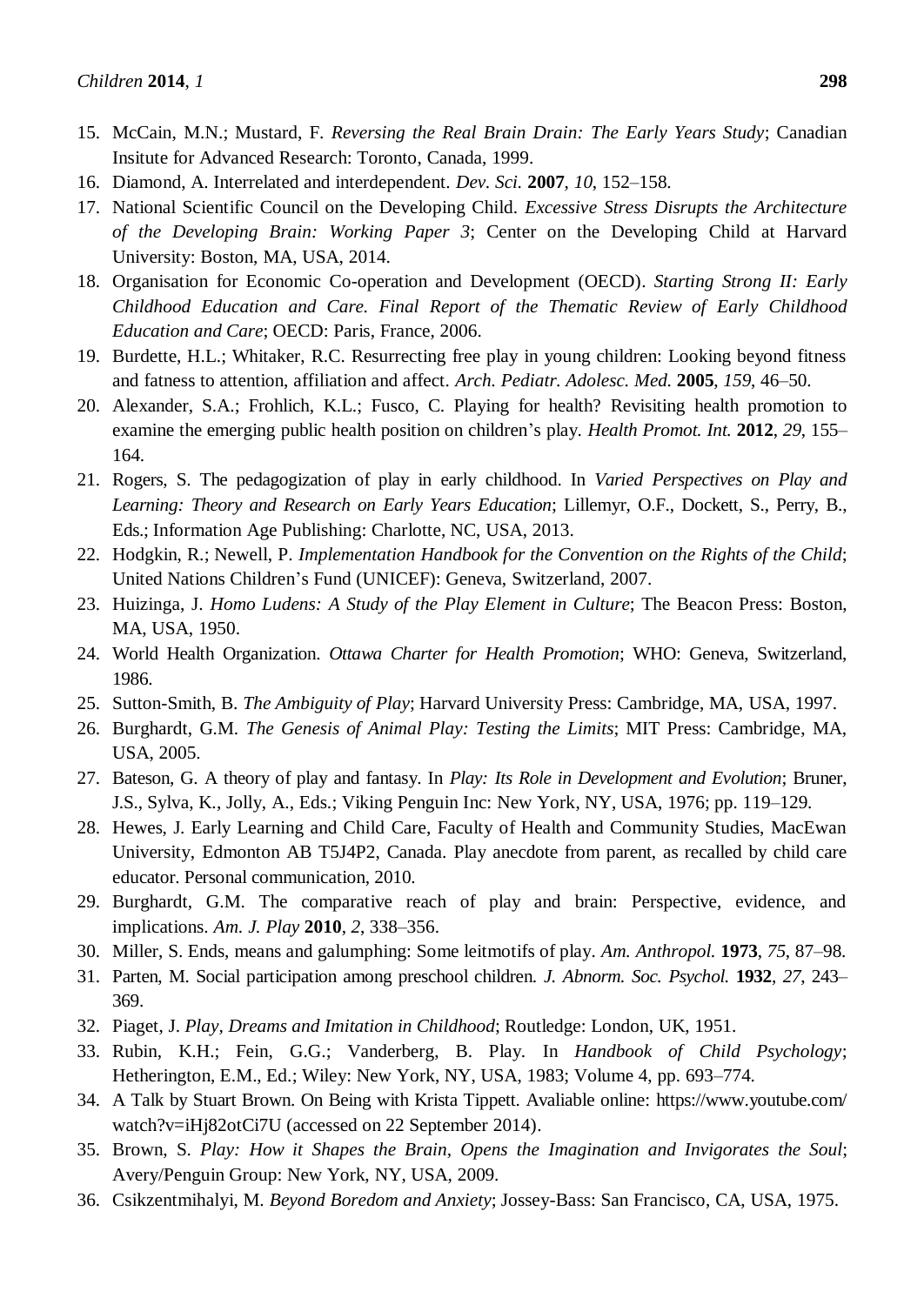- 37. Gadamer, H.-G. *Truth and Method*, 2nd revised ed.; The Continuum Publishing Company: New York, NY, USA, 1994.
- 38. Sawyer, R.K. *Pretend Play as Improvisation: Conversation in the Preschool Classroom*; Lawrence Erlbaum Associates: Mahwah, NJ, USA, 1997.
- 39. Sherman, L.W. An ecological study of glee in small groups of preschool children. *Child Dev.* **1975**, *46*, 53–61.
- 40. Miller, S.N. The playful, the crazy, and the nature of pretnse. *Rice Univ. Stud.* **1974**, *60*, 31–51.
- 41. Fronczek, V. Article 31: A "forgotten right of the UNCRC". *Realising Rights Young Child. Progr. Chall. Early Child. Matters* **2009**, *113*, 24–28.
- 42. Spinka, M.; Newberry, R.C.; Bekoff, M. Mammalian play: Training for the unexpected. *Q. Rev. Biol.* **2001**, *76*, 141–168.
- 43. Howard, J.; Jenvey, V.; Hill, C. Children's categorization of play and learning based on social context. *Early Child Dev. Care* **2006**, *176*, 379–393.
- 44. Smith, P.K.; Pellegrini, A. Learning through play. In *Encyclopedia on Early Childhood Development* (online); Tremblay, R.E., Boivin, M., Peters, R., Eds.; Centre of Excellence for Early Childhood Development and Strategic Knowledge Cluster on Early Childhood Development: Montreal, QC, Canada, 2013; pp. 1–6.
- 45. Groos, K. *The Play of Animals*; D. Appleton and Company: New York, NY, USA, 1898.
- 46. Pellis, S.M.; Pellis, V.; Bell, H.C. The function of play in the development of the social brain. *Am. J. Play* **2010**, *2*, 278–296.
- 47. Siviy, S.M. Neurobiological substrates of play behavior: Glimpses into the structure and function of mammalian playfulness. In *Animal Play: Evolutionary, Comparative, and Ecological Perspectives*; Bekoff, M., Byers, J.A., Eds.; Cambridge University Press: Cambidge, MA, USA, 1998; pp. 221–242.
- 48. Reynolds, P. Play, language and human evolution. In *Play: Its Role in Development and Evolution*; Bruner, J.S., Jolly, A., Sylva, K., Eds.; Viking Penguin Inc: New York, NY, USA, 1976; pp. 621–635.
- 49. Pellis, S.M.; Pellis, V. Rough-and-tumble play and the development of the social brain. *Curr. Dir. Psychol. Sci.* **2007**, *16*, 95–98.
- 50. Siviy, S. Play and adversity: How the playful mammalian brain withstands threats and anxieties. *Am. J. Play* **2010**, *2*, 298–314.
- 51. Patte, M. The therapeutic benefits of play for hospitalized children. In *Play as Engagement and Communication (Play and Culture Studies, volume 10)*; Nwokah, E.E., Ed.; University Press of America: Lanham, MD, USA, 2010; pp. 3–22.
- 52. Fearn, M.; Howard, J. Play as a resource for children facing adversity: An exploration of indicative case studies. *Child. Soc.* **2012**, *26*, 456–468.
- 53. Barnett, L. The adaptive powers of being playful. In *Diversions and Divergences in Fields of Play. Play and Culture Studies*; Duncan, M.C., Chick, G., Aycock, A., Eds.; Ablex: Greenwich, CT, USA, 1998; volume 1, pp. 97–120.
- 54. Geertz, C. Deep play: A description of the Balinese cockfight. In *Play: Its Role in Development and Evolution*; Bruner, J.S., Jolly, A., Sylva, K., Eds.; Viking Penguin: New York, NY, USA, 1976; pp. 656–676.
- 55. Callois, R. *Man, Play, and Games*; The Free Press: New York, NY, USA, 1961.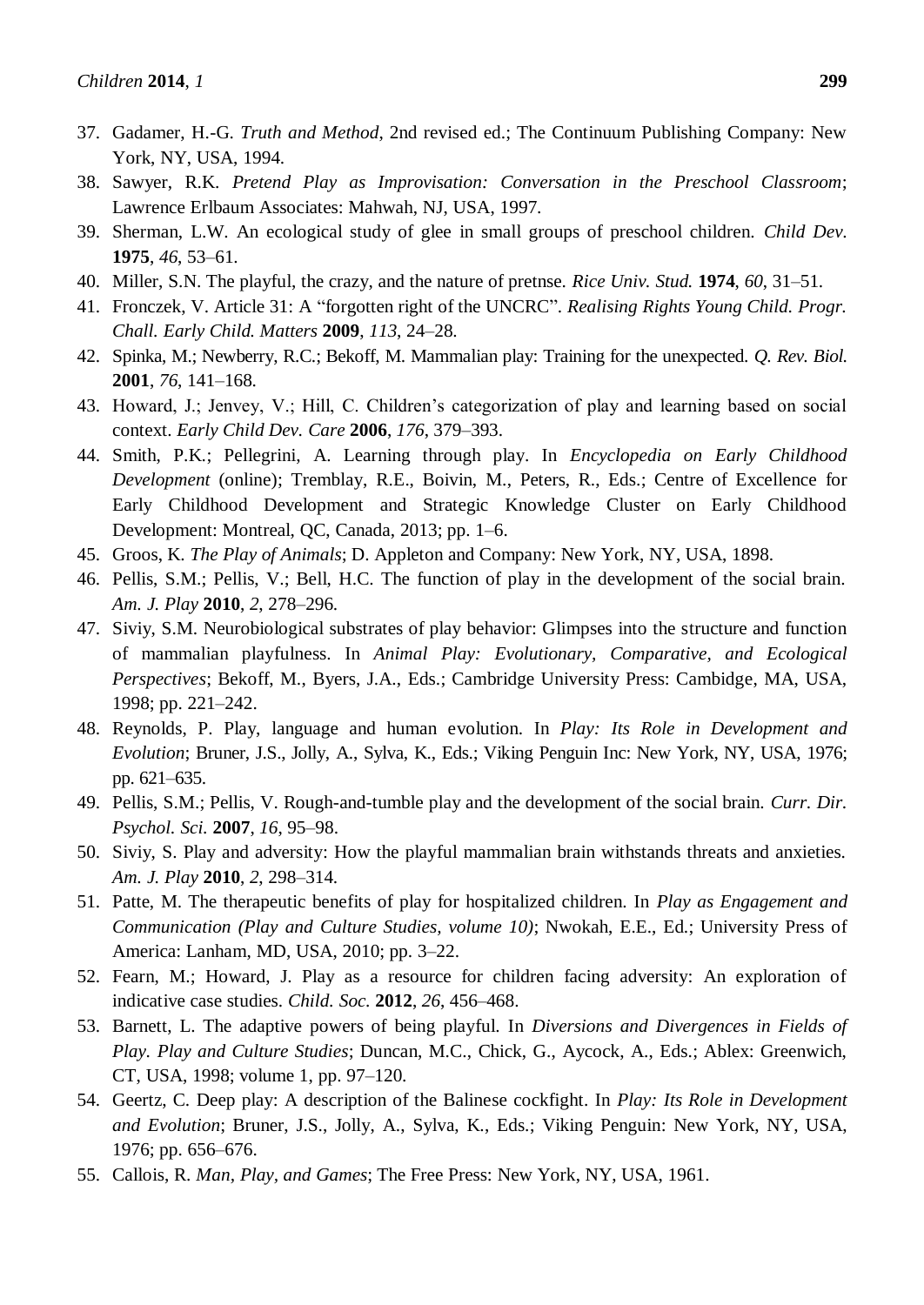- 56. Sutton-Smith, B. Towards an anthropology of play. In *Studies in the Anthropology of Play: Papers in Memory of B. Allan Tindall*; Stevens, P., Ed.; Leisure Press: West Point, NY, USA, 1977.
- 57. Russell, W.; Lester, S. "Tell your mum I saved your life": The relationship between children's play, uncertainty and risk. Avaliable online: www.ipaworld.org (accessed on 22 September 2014).
- 58. Lofdahl, A. Preschool teachers' conceptions of children's "chaotic play". In *Play: An Interdisciplinary Synthesis*; McMahon, F.F., Lytle, D.E., Sutton-Smith, B., Eds.; The Association for the Study of Play: Lanham, MD, USA, 2005.
- 59. Diamond, A.; Barnett, S.W.; Thomas, J.; Munro, S. Preschool program improves cognitive control. *Science* **2007**, *318*, 1387–1388.
- 60. Pellis, S.M.; Pellis, V. Play-fighting during early childhood and its role in preventing later chronic aggression. In *Encyclopedia on Early Childhood Development* (online); Tremblay, R.E., Boivin, M., Peters, R., Eds.; Centre of Excellence for Early Childhood Development and Strategic Knowledge Cluster on Early Child Development: Montreal, QC, Canada, 2012; pp. 1–4.
- 61. Reed, T.; Brown, M. The expression of care in the rough and tumle play of boys. *J. Res. Child. Educ.* **2000**, *15*, 104–116.
- 62. Bruner, J. The nature and uses of immaturity. In *Play: Its Role in Development and Evolution*; Bruner, J.S., Jolly, A., Sylva, K., Eds.; Viking Penguin Inc.: New York, NY, USA, 1976; pp. 28–64.
- 63. Henricks, T.A. Orderly and disorderly play: A comparison. *Am. J. Play* **2009**, *2*, 12–40.
- 64. Hart, J.L.; Tannock, M.T. Young children's playfighting and use of war toys. In *Encyclopedia on Early Childhood Development* (online); Tremblay, R.E., Boivin, M., Peters, R., Eds.; Centre of Excellence for Early Childhood Development and Strategic Knowledge Cluster on Early Child Development: Montreal, QC, Canada, 2013; pp. 1–6.
- 65. Pellis, S.M.; Pellis, V.C. Play and the socially competent brain. *PlayRights* **2009**, *2*, 4–7.
- 66. Pellis, S.; Pellis, V. *The Playful Brain: Venturing to the Limits of Neuroscience*; Oneworld Publications: Oxford, UK, 2009.
- 67. Hewes, J. Early Learning and Child Care, Faculty of Health and Community Studies, MacEwan University, Edmonton AB T5J4P2, Canada. Play anecdote shared by Brittany Atkinson, child care educator. Personal communication, 2014.
- 68. Pellegrini, A. A longitudinal study of popular and rejected childre's rough-and-tumble play. *Early Educ. Dev.* **1991**, *2*, 205–213.
- 69. Tannock, M. Rough and tumble play in early childhood settings: Challenges for personnel training. In *Play as Engagement and Communication (Play and Culture Studies)*; Nwokah, E.E., Ed.; University Press of America: Lanham, MD, USA, 2010; volume 10, pp. 143–164.
- 70. Storli, R. Characteristics of indoor rough-and-tumble play (R&T) with phsycial contact between players in preschool. *Nord. Early Child. Educ. Res. J.* **2013**, *6*, 1–15.
- 71. Freeman, N.K.; Brown, M.H. Reconceptualizing rough and tumble play: Ban the banning. In *Social Contexts of Early Education, and Reconceptualizing Play (II)*; Reifel, R.S., Brown, M.H., Eds.; Elsevier JAI: Oxford, UK, 2004; volume 13, pp. 219–234.
- 72. Kalliala, M. *Play Culture in a Changing World*; Open University Press: New York, NY, USA, 2006.
- 73. Rogers, S. Play and pedagogy: A conflict of interests? In *Rethinking Play and Pedagogy in Early Childhood Education: Concepts, Contexts and Cultures*; Rogers, S., Ed.; Routledge: New York, NY, USA, 2011; pp. 5–18.